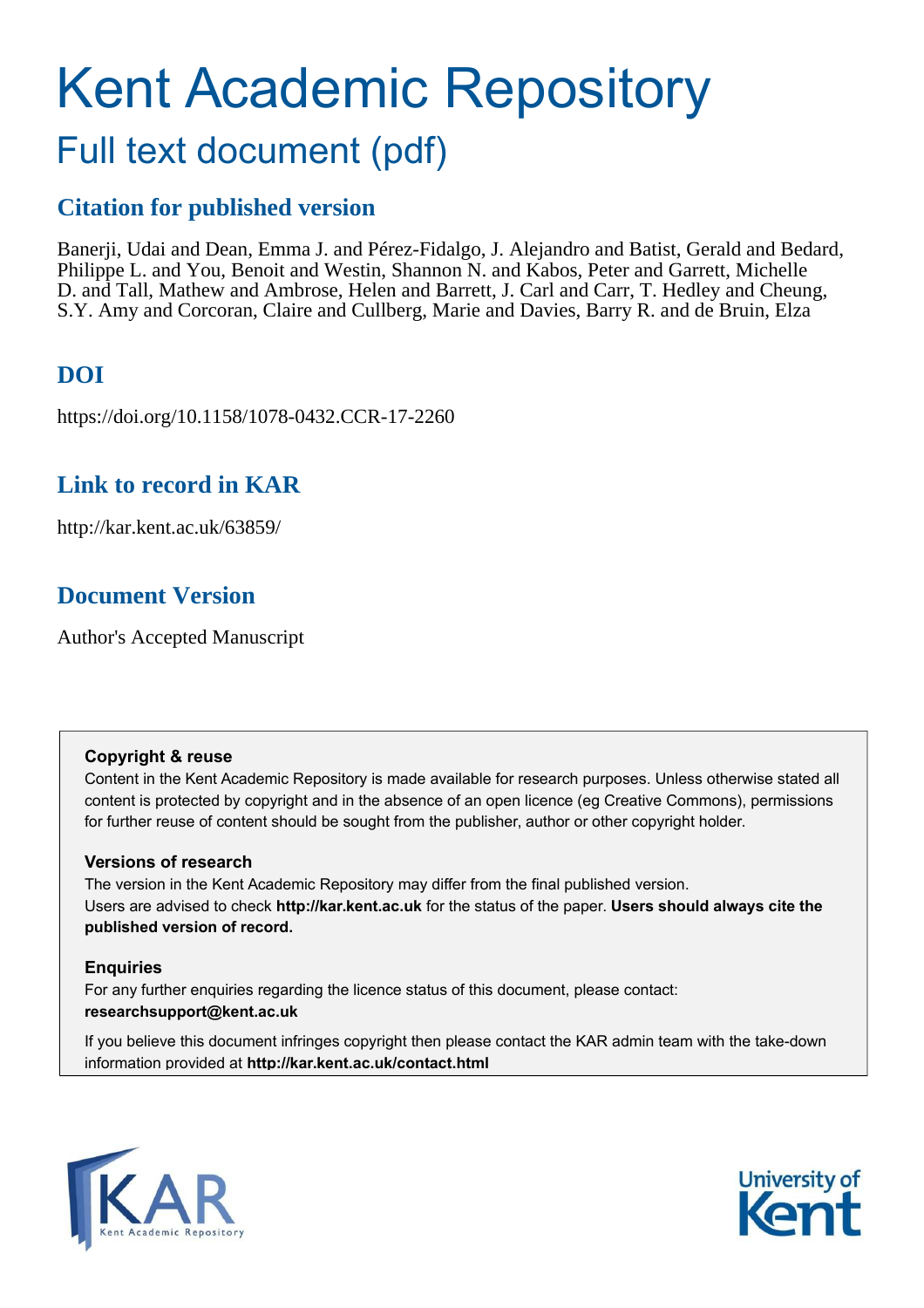## **A Phase 1 open-label study to identify a dosing regimen of the pan-AKT inhibitor AZD5363 for evaluation in solid tumors and in** *PIK3CA***-mutated breast and gynecologic cancers**

Udai Banerji,<sup>1</sup> Emma J. Dean,<sup>2</sup> J. Alejandro Pérez-Fidalgo,<sup>3</sup> Gerald Batist,<sup>4</sup> Philippe L. Bedard,<sup>5</sup> Benoit You,<sup>6</sup> Shannon N. Westin,<sup>7</sup> Peter Kabos,<sup>8</sup> Michelle D. Garrett,<sup>9</sup> Mathew Tall,<sup>10</sup> Helen Ambrose,<sup>11</sup> J. Carl Barrett,<sup>12</sup> T. Hedlev Carr,<sup>11</sup> S.Y. Amy Cheung,<sup>11</sup> Claire Corcoran,<sup>11</sup> Marie Cullberg,<sup>11</sup> Barry R. Davies,<sup>11</sup> Elza C. de Bruin,<sup>11</sup> Paul Elvin,<sup>11</sup> Andrew Foxley,<sup>11</sup> Peter Lawrence,<sup>11</sup> Justin P.O. Lindemann,<sup>11</sup> Rhiannon Maudsley,<sup>11</sup> Martin Pass,<sup>11</sup> Vicky Rowlands,<sup>11</sup> Paul Rugman,<sup>11</sup> Gaia Schiavon,<sup>11</sup> James Yates,<sup>11</sup> Jan H.M. Schellens $^{13}$ 

 $1$ Clinical Pharmacology and Trials, Institute of Cancer Research and The Royal Marsden NHS Foundation Trust, London, UK; <sup>2</sup>Medical Oncology (Drug Development), University of Manchester and The Christie NHS Foundation Trust, Manchester, UK; <sup>3</sup>Department of Oncology and Hematology, INCLIVA Biomedical Research Institute, Hospital Clínico Universitario de Valencia, CIBERONC, Valencia, Spain; <sup>4</sup>Department of Oncology, Segal Cancer Centre, Jewish General Hospital, McGill University, Montreal, Canada; <sup>5</sup>Department of Medical Oncology, The Princess Margaret Cancer Centre, Toronto, Canada; <sup>6</sup>Medical Oncology Department, Institut de Cancérologie des Hospices Civils de Lyon, CITOHL, Université Lyon 1, Lyon, France; <sup>7</sup>Department of Gynecologic Oncology and Reproductive Medicine, University of Texas MD Anderson Cancer Center, Houston, Texas, USA; <sup>8</sup>Division of Medical Oncology, University of Colorado Cancer Center, Aurora, Colorado, USA; <sup>9</sup>School of Biosciences, University of Kent, Canterbury, UK; <sup>10</sup>Clinical PD Biomarker Group, The Institute of Cancer Research, Sutton, UK; UK;  $11$ IMED, AstraZeneca, Cambridge, UK;  $12$ IMED, AstraZeneca, Massachusetts, USA; <sup>13</sup>Division of Medical Oncology, The Netherlands Cancer Institute, Amsterdam, and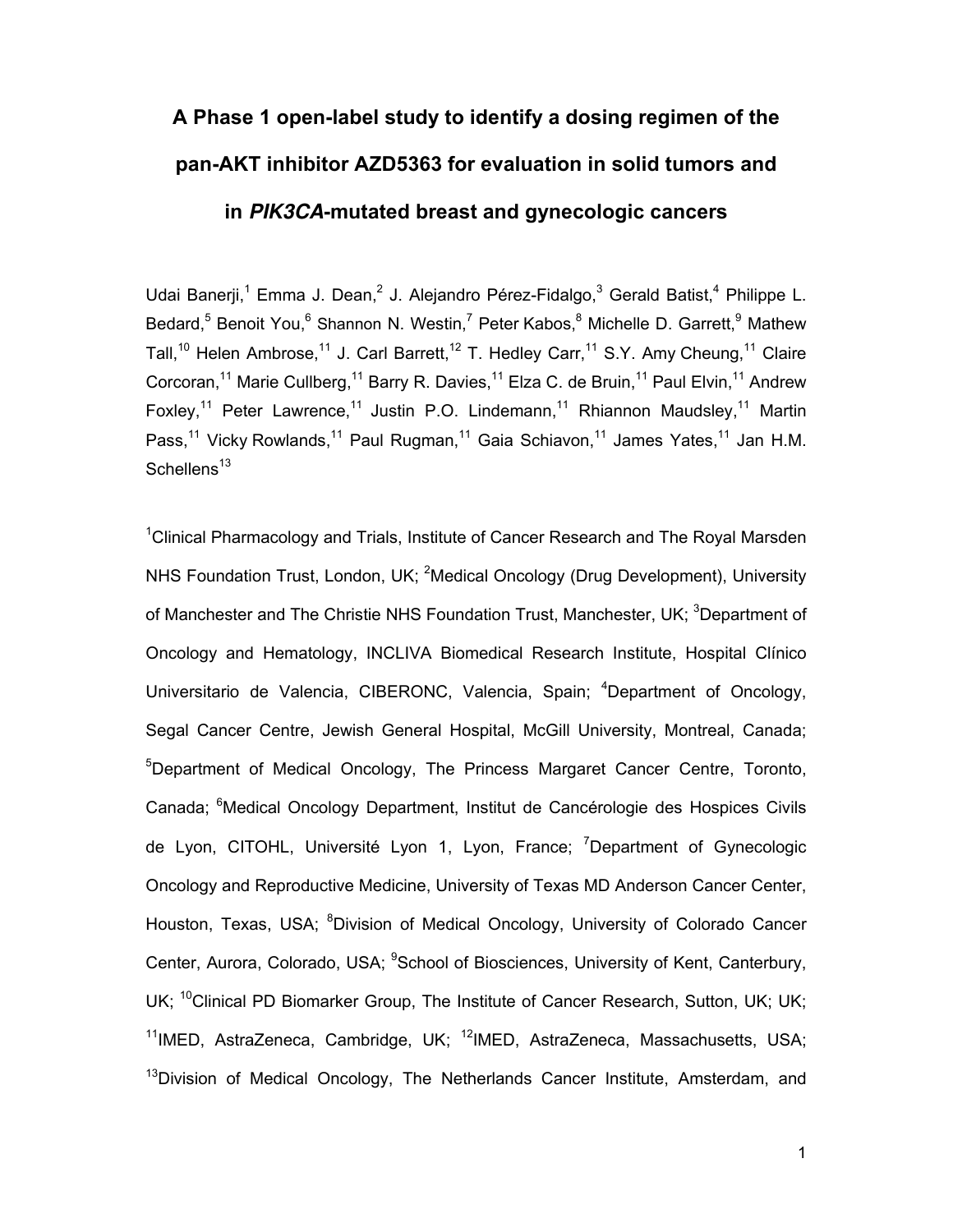Utrecht Institute for Pharmaceutical Sciences, Utrecht University, Utrecht, The **Netherlands** 

This study (Study 1, AstraZeneca study D3610C00001; NCT01226316) was presented in part at the 2014 Annual Meeting of the American Society of Clinical Oncology (ASCO) (abstract number 2541) and at the 2015 ASCO Meeting (abstract number 2500).

#### **Running title:** AZD5363 in solid and *PIK3CA*-mutated cancers

**Abbreviations:** 2/7, 2 days per week; 4/7, 4 days per week; AE, adverse event; AUC, area under the plasma concentration–time curve; bid, twice daily; C, cycle; Cb, *PIK3CA*mutant breast cancer; Cg, *PIK3CA*-mutant gynecologic cancer; C<sub>max</sub>, maximum plasma concentration; Cmin, minimum plasma concentration; cont, continuous; CTCAE, Common Terminology Criteria for Adverse Events; ctDNA, circulating free DNA; D, day; DLT, dose-limiting toxicity; ECG, electrocardiogram; ER+, estrogen receptor positive; HER2+, human epidermal growth factor receptor positive; Int, intermittent; IQR, interquartile range; MTD, maximum tolerated dose; NA, not available; PD, pharmacodynamics; PI3K, phosphatidylinositol-3-kinase; PK, pharmacokinetics; PoM, proof of mechanism; PRP, platelet-rich plasma; RECIST, Response Evaluation Criteria in Solid Tumours; SD, standard deviation; SRC, Safety Review Committee;  $t_{1/2}$ , half-life;  $t_{\text{max}}$ , time to maximum plasma concentration

**Financial support:** This study (Study 1; NCT01226316) was sponsored by AstraZeneca.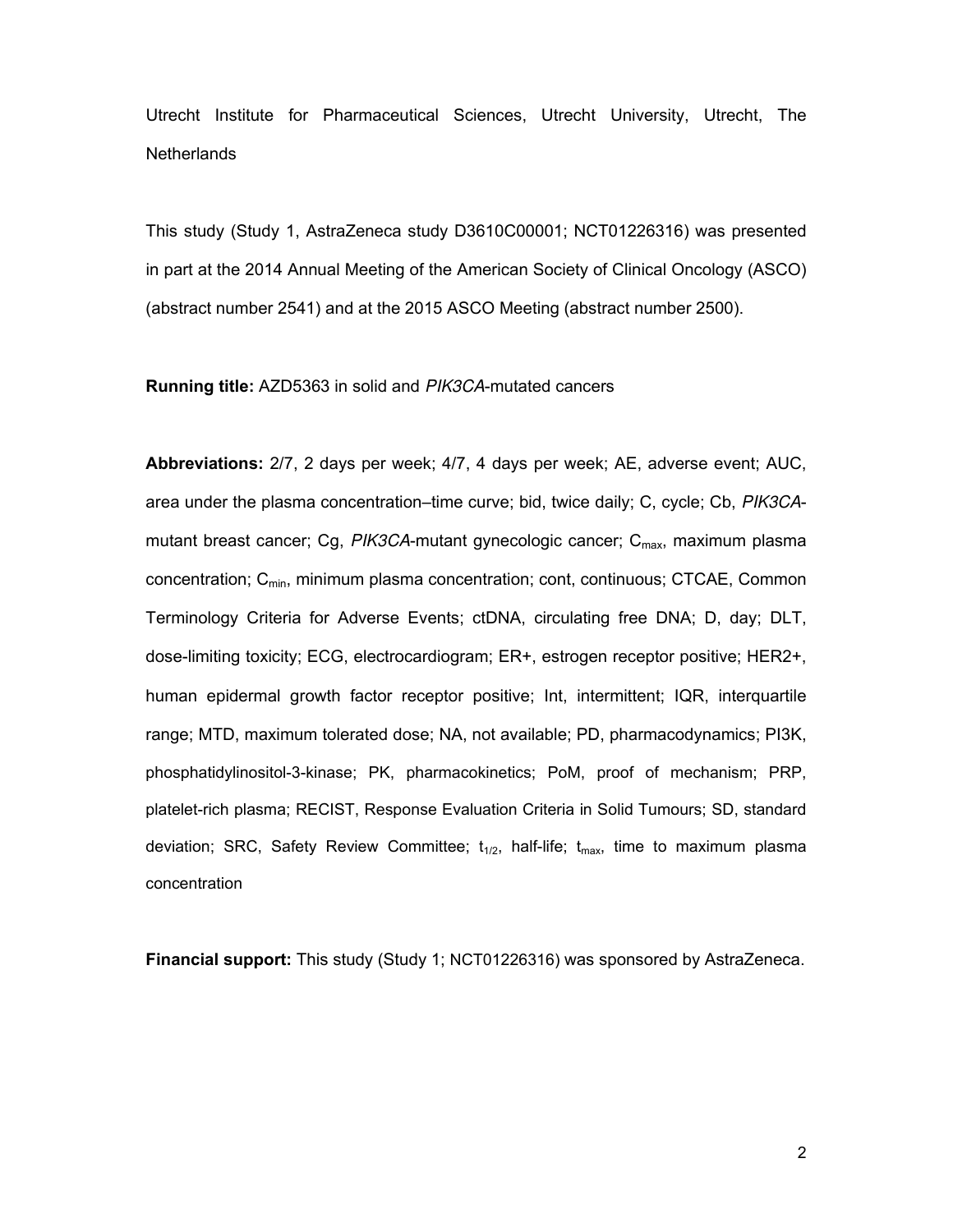#### **Corresponding author:**

Dr Udai Banerji

The Institute of Cancer Research/The Royal Marsden NHS Foundation Trust

Downs Road

**Sutton** 

SM2 5PT

United Kingdom

Email: udai.Banerji@icr.ac.uk

Phone: 020-8661-3984

Fax: 020-8642-7979

**Keywords:** AZD5363, AKT, *PIK3CA*, cancer, Phase 1

**Word count:** 3656 (5000 max) **Number of tables/figures:** 2/4 (6 max)

**References:** 29 (50 max)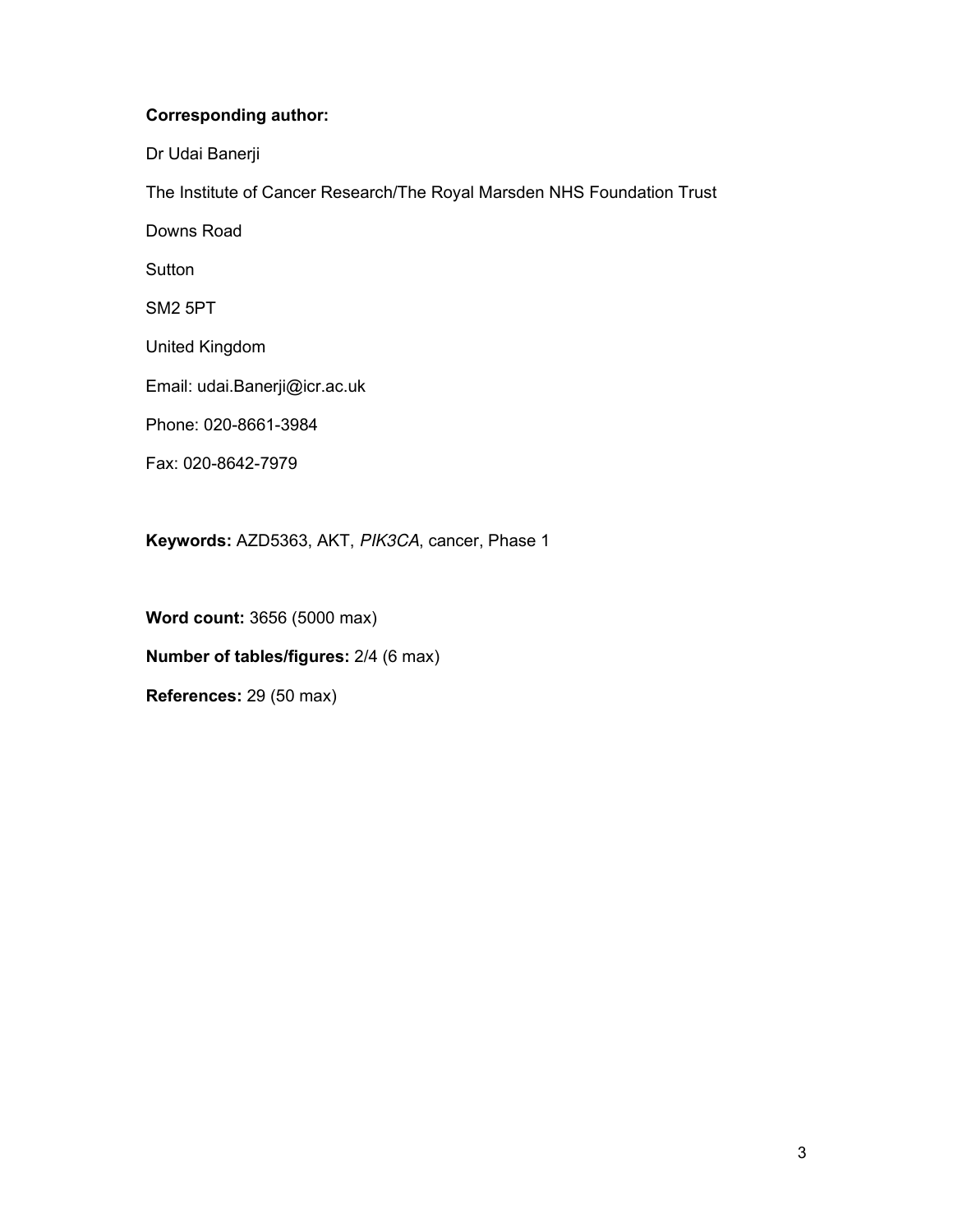#### **Abstract (249/250 max)**

**Purpose:** This Phase 1, open-label study (Study 1, D3610C00001; NCT01226316) was the first-in-human evaluation of oral AZD5363, a selective pan-AKT inhibitor, in patients with advanced solid malignancies. The objectives were to investigate the safety, tolerability and pharmacokinetics of AZD5363, define a recommended dosing schedule, and evaluate preliminary clinical activity.

**Experimental design:** Patients were aged ≥18 years with WHO performance status 0– 1. Dose escalation was conducted within separate continuous and intermittent (4 days/week [4/7] or 2 days/week [2/7]) schedules with safety, pharmacokinetic and pharmacodynamic analyses. Expansion cohorts of approximately 20 patients each explored AZD5363 activity in *PIK3CA*-mutant breast and gynecologic cancers.

**Results:** Maximum tolerated doses were 320 mg, 480 mg and 640 mg for continuous (n=47), 4/7 (n=21) and 2/7 (n=22) schedules, respectively. Dose-limiting toxicities were rash and diarrhea for continuous, hyperglycemia for 2/7, and none for 4/7. Common adverse events were diarrhea (78%) and nausea (49%) and, for CTCAE grade ≥3 events, hyperglycemia (20%). The recommended Phase 2 dose (480 mg bid, 4/7 intermittent) was assessed in *PIK3CA*-mutant breast and gynecologic expansion cohorts: 46% and 56% of patients, respectively, showed a reduction in tumor size, with RECIST responses of 4% and 8%. These responses were less than the pre-specified 20% response rate; therefore, the criteria to stop further recruitment to the PIK3CA cohort were met.

**Conclusions:** At the recommended Phase 2 dose, AZD5363 was well tolerated and achieved plasma levels and robust target modulation in tumors. Proof-of-concept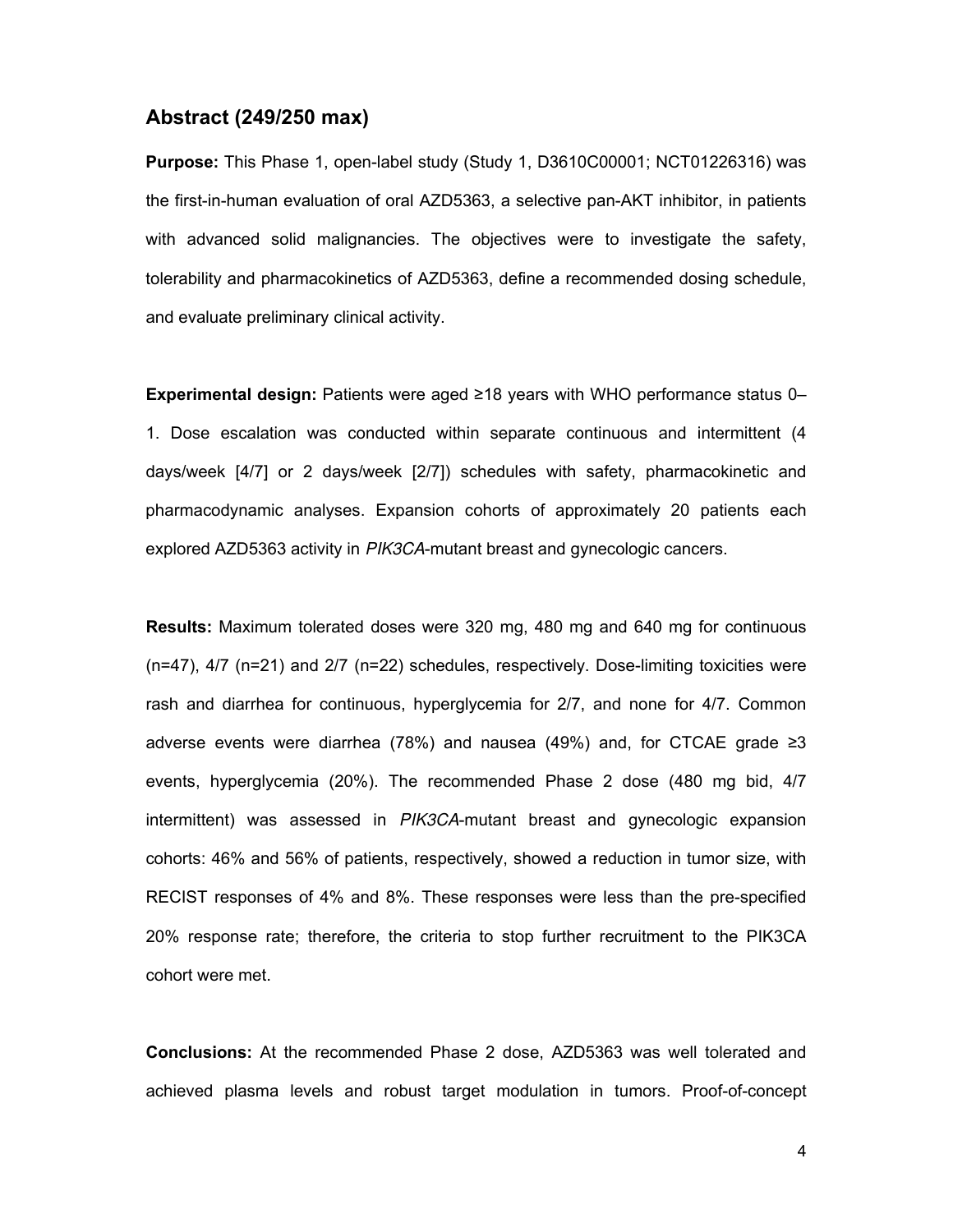responses were observed in patients with *PIK3CA*-mutant cancers treated with AZD5363.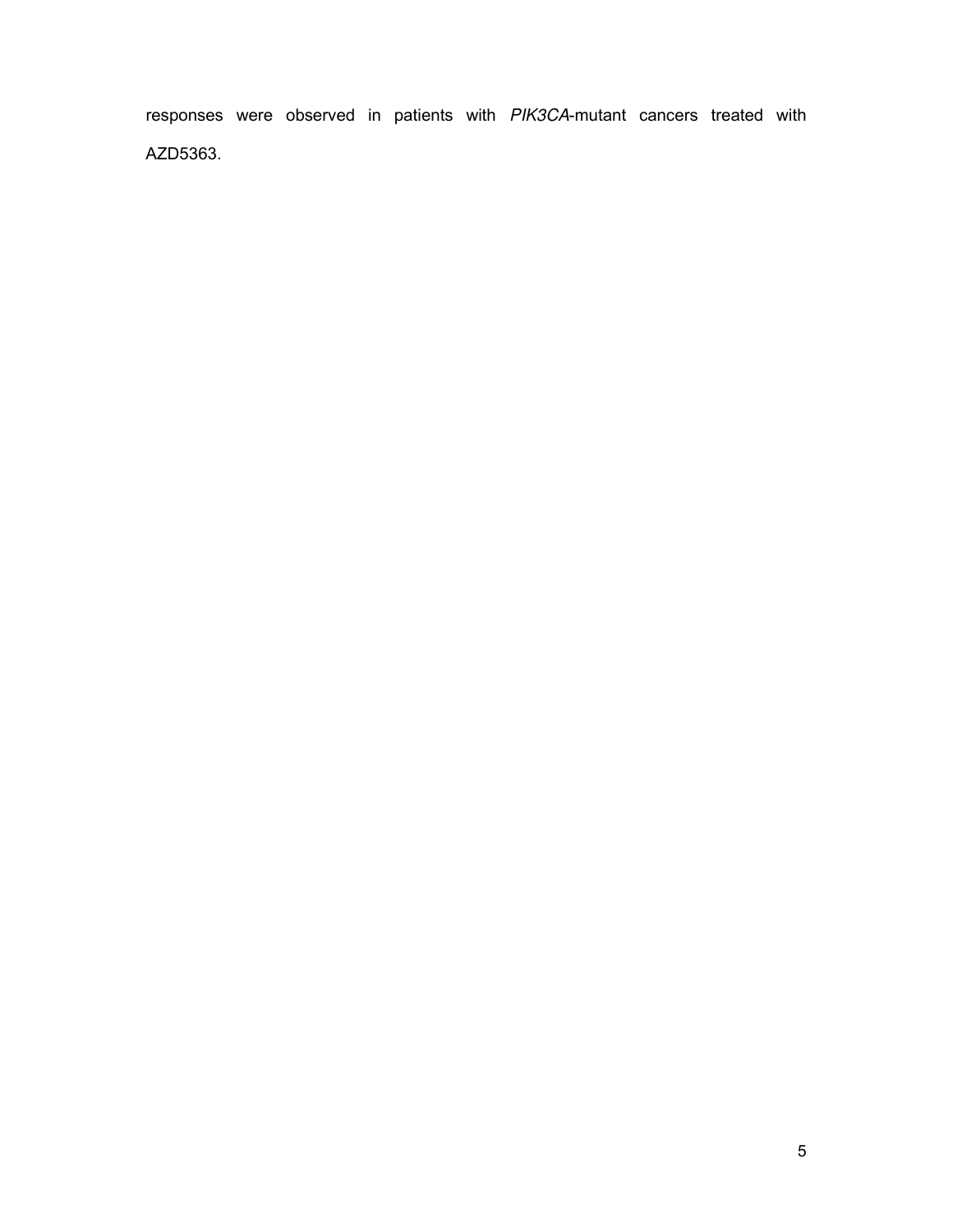#### **Statement of translational relevance (144/150 max)**

AZD5363 is a potent, selective inhibitor of AKT, a key node in the PI3K/AKT/mTOR pathway that is activated in a wide range of malignancies. *In vivo*, AZD5363 inhibited tumor growth in xenograft models. Preclinically, sensitivity to AZD5363 has been strongly related to the presence of *PIK3CA* mutations, which are relatively common in breast and gynecologic cancers. Our study, the first-in-human study of AZD5363, showed that at an identified recommended Phase 2 dose, AZD5363 was well tolerated and achieved plasma levels and robust target modulation in tumors. The study is also the first report of a biomarker-stratified cohort (*PIK3CA* mutations in breast and gynecologic cancers) of patients treated with an AKT inhibitor. Results suggest that future efforts in developing this class of drugs for the treatment of solid tumors, including *PIK3CA*-mutated breast and gynecologic cancers, will need to be in combination with other anticancer drugs.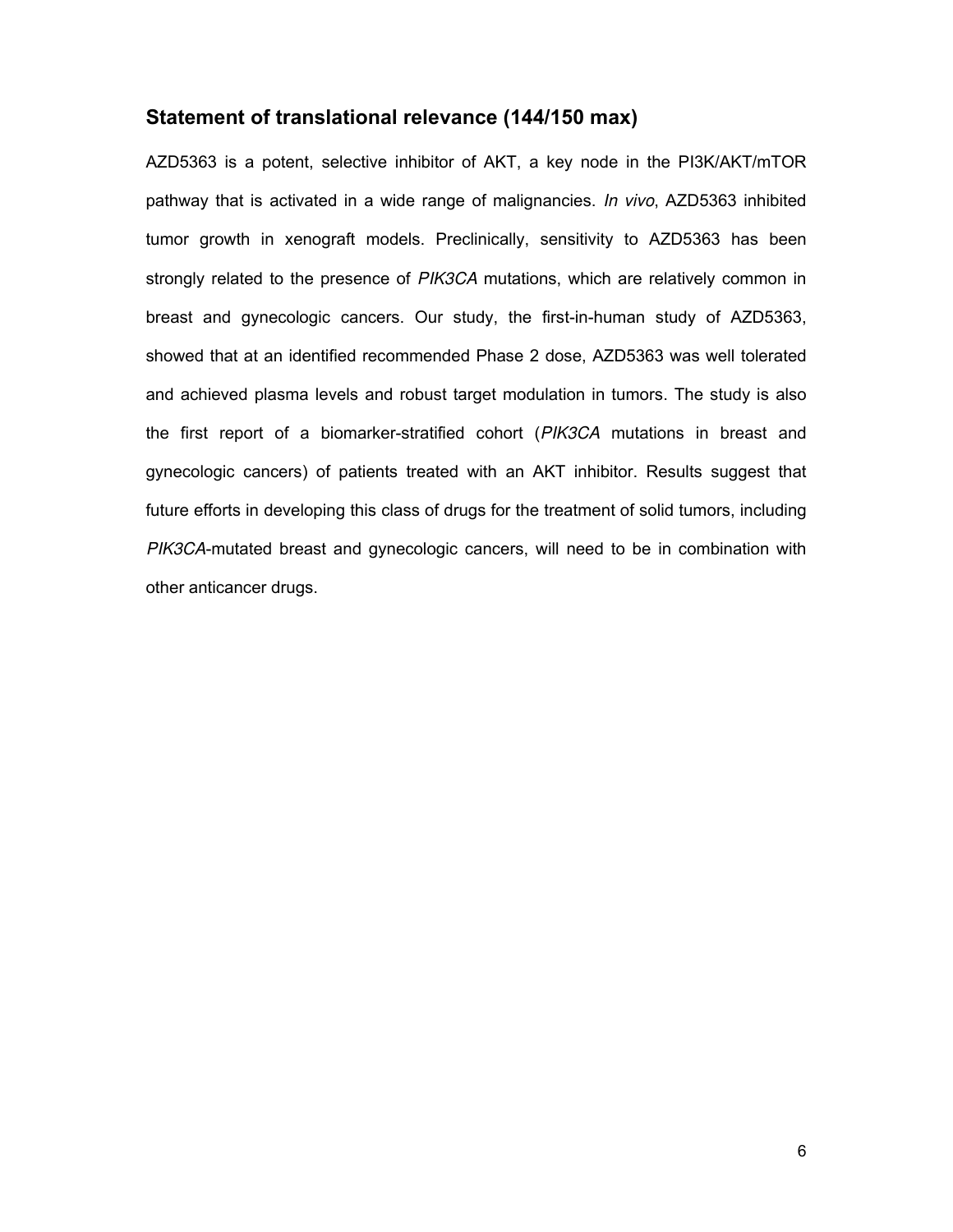#### **Introduction**

AKT is a serine/threonine protein kinase that functions as a key node in the phosphatidylinositol-3-kinase (PI3K)/AKT network (also known as the PI3K/AKT/mTOR pathway), with a fundamental role in cell survival and proliferation (1). AKT is overexpressed or activated in a wide range of solid and hematologic malignancies, and aberrant AKT signaling is also associated with resistance to established cancer therapies, as well as advanced disease and/or poor prognosis (2).

AZD5363 is a potent, selective inhibitor of the kinase activity of all three AKT isoforms (AKT1, -2, and -3) (3). *In vitro*, AZD5363 inhibited tumor cell proliferation and phosphorylation of the AKT substrates PRAS40 and  $GSK3\beta$ , as well as the downstream pathway protein S6. *In vivo*, AZD5363 inhibited tumor growth in xenograft models and remained pharmacodynamically active for at least 24 hours (3). Preclinically, sensitivity to AZD5363 has been strongly related to the presence of *PIK3CA* mutations (4, 5), a trend that has also been observed with other inhibitors of the PI3K/AKT/mTOR pathway (6). *PIK3CA* mutations are found in breast and gynecologic cancers, and evaluation of AZD5363 in these settings is warranted (1).

We report the first-in-human study of AZD5363, which evaluated safety, pharmacokinetics (PK), and pharmacodynamics (PD) in three schedules and recommended a Phase 2 dose for future development. We also report the first evaluation of an AKT inhibitor used as a single agent in a *PIK3CA*-mutated breast and ovarian cancer population.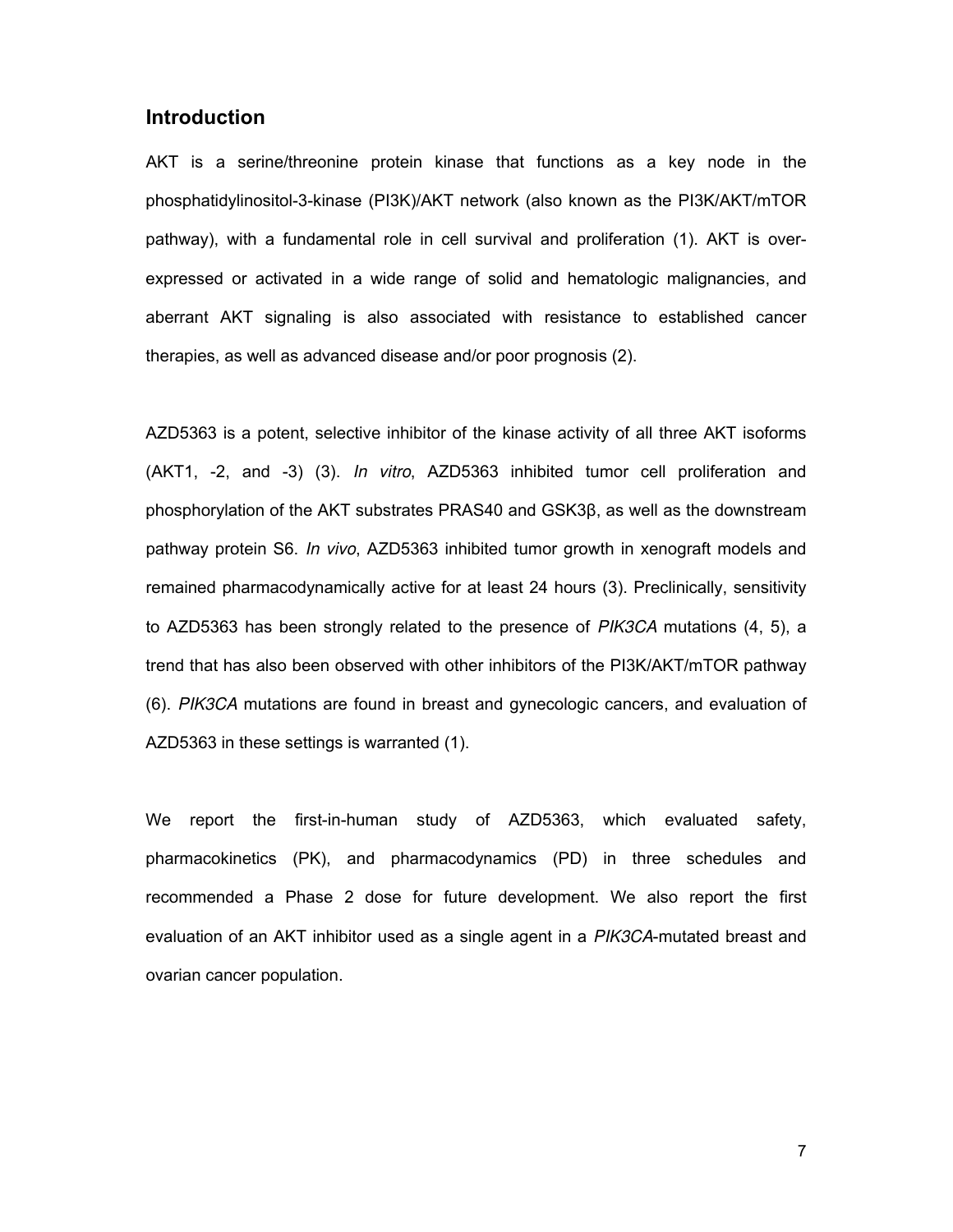#### **Materials and methods**

#### **Study design**

This is a multipart, Phase 1, open-label, multicenter study of oral AZD5363 in patients with advanced solid malignancies (Study 1; NCT01226316; Supplementary Figure 1). Parts A and B were, respectively, the dose-escalation and -expansion phase. Part C focused on an expansion cohort of patients with a *PIK3CA* tumor mutation. An additional expansion cohort of patients with an *AKT1* tumor mutation (Part D) will be reported separately.

#### **Patients**

All patients were aged ≥18 years with a WHO performance status of 0–1 and minimum life expectancy of 12 weeks. Patients in Part C had advanced estrogen receptor positive (ER+) or human epidermal growth factor receptor 2 positive (HER2+) breast cancer (based on local testing) (7) or gynecologic (ovarian, cervical, or endometrial) cancer, with any *PIK3CA* mutation detected by local or central testing, and at least one measurable lesion. Additionally for Part C, where known, other solid tumors (ie not breast or gynecologic) should be negative for mutations of *KRAS*, *NRAS*, *HRAS*, and *BRAF*. Key exclusion criteria are summarized in the supplementary material.

#### **Study objectives**

The primary objective of Parts A and B was to investigate the safety and tolerability of oral AZD5363 and to define a recommended monotherapy dose and schedule for further clinical evaluation. Secondary objectives included PK evaluation of AZD5363 and preliminary assessment of antitumor activity. The objectives of Part C were to investigate safety, tolerability, PK, and antitumor activity of the defined AZD5363 dosing schedule in patients with ER+ or HER2+ breast cancer or gynecologic cancer harboring a *PIK3CA*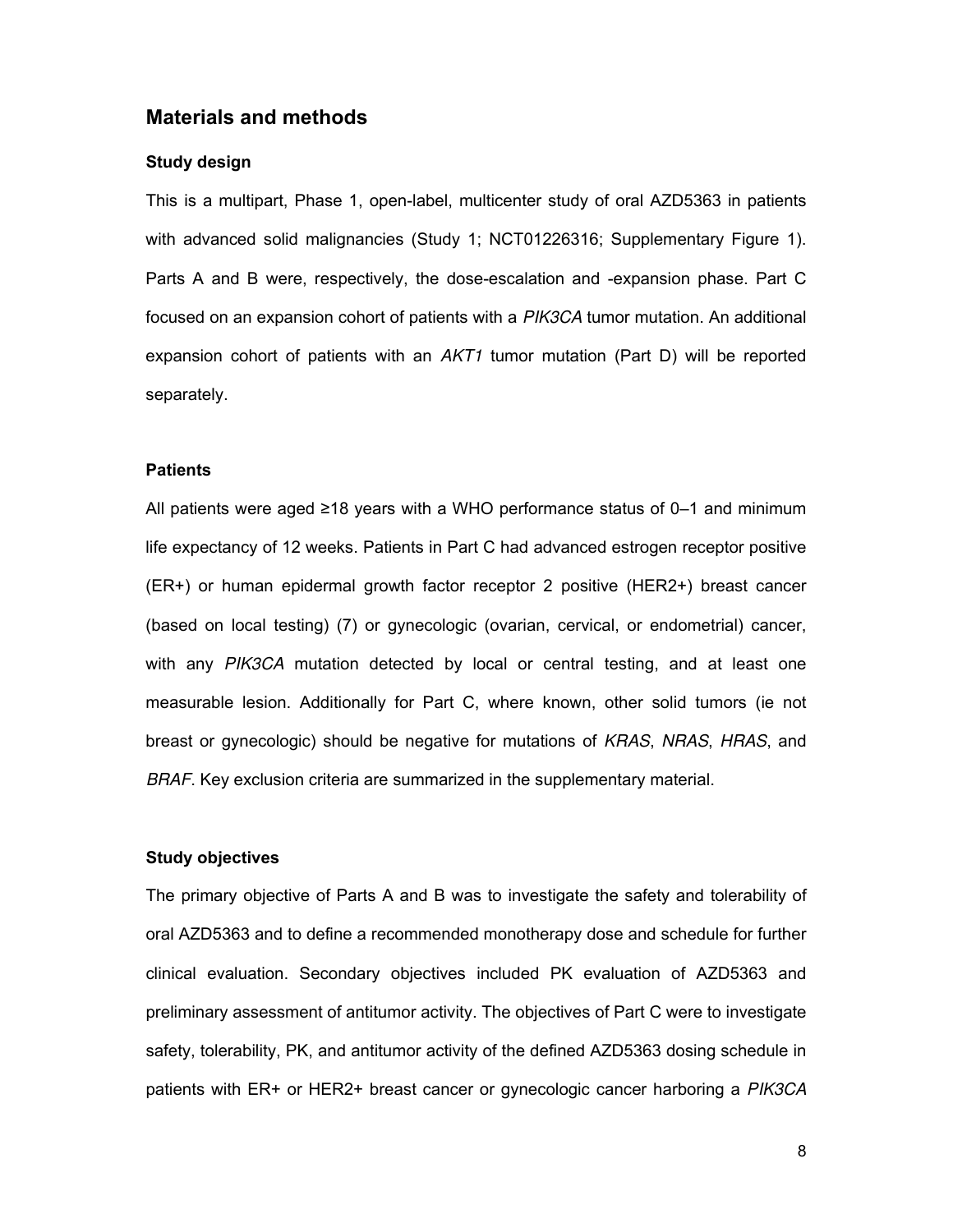mutation. Exploratory objectives of Study 1 overall included the characterization of the PD effects of AZD5363 in paired tumor biopsies and in platelet-rich plasma (PRP; Parts A and B).

#### **Study design and treatment**

#### *Part A – dose escalation*

Cohorts of 3–6 unselected patients received a single starting dose of 80 mg of AZD5363 and, after a 3- to 7-day washout, AZD5363 twice daily (bid). The dosing cycle was 21 days, excluding the run-in dose. Upon reaching a continuous dose considered appropriate by the Safety Review Committee (SRC), two intermittent dosing schedules were initiated in parallel: 4 days on, 3 days off every week (4/7) and 2 days on, 5 days off every week (2/7). Dose escalation continued for each schedule until a non-tolerated dose was attained (≥2/6 dose-limiting toxicities [DLTs]) and a maximum tolerated dose (MTD) was identified. Definitions of DLTs are provided in the supplementary material.

#### *Part B – dose expansion*

To confirm selection of the recommended dose for the schedules explored in Part A, the safety profile and tolerability were evaluated in up to nine additional unselected patients. The SRC also reviewed safety and tolerability data on an ongoing basis.

#### *Part C – expansion in PIK3CA-mutant patients*

Two cohorts of patients with *PIK3CA*-mutant ER+ or HER2+ breast cancers (Cb cohort) or gynecologic cancers (Cg cohort) received the recommended dose and schedule identified from Parts A and B. Each cohort permitted a maximum of 120 patients; recruitment to each cohort was prospectively contingent on positive interim efficacy and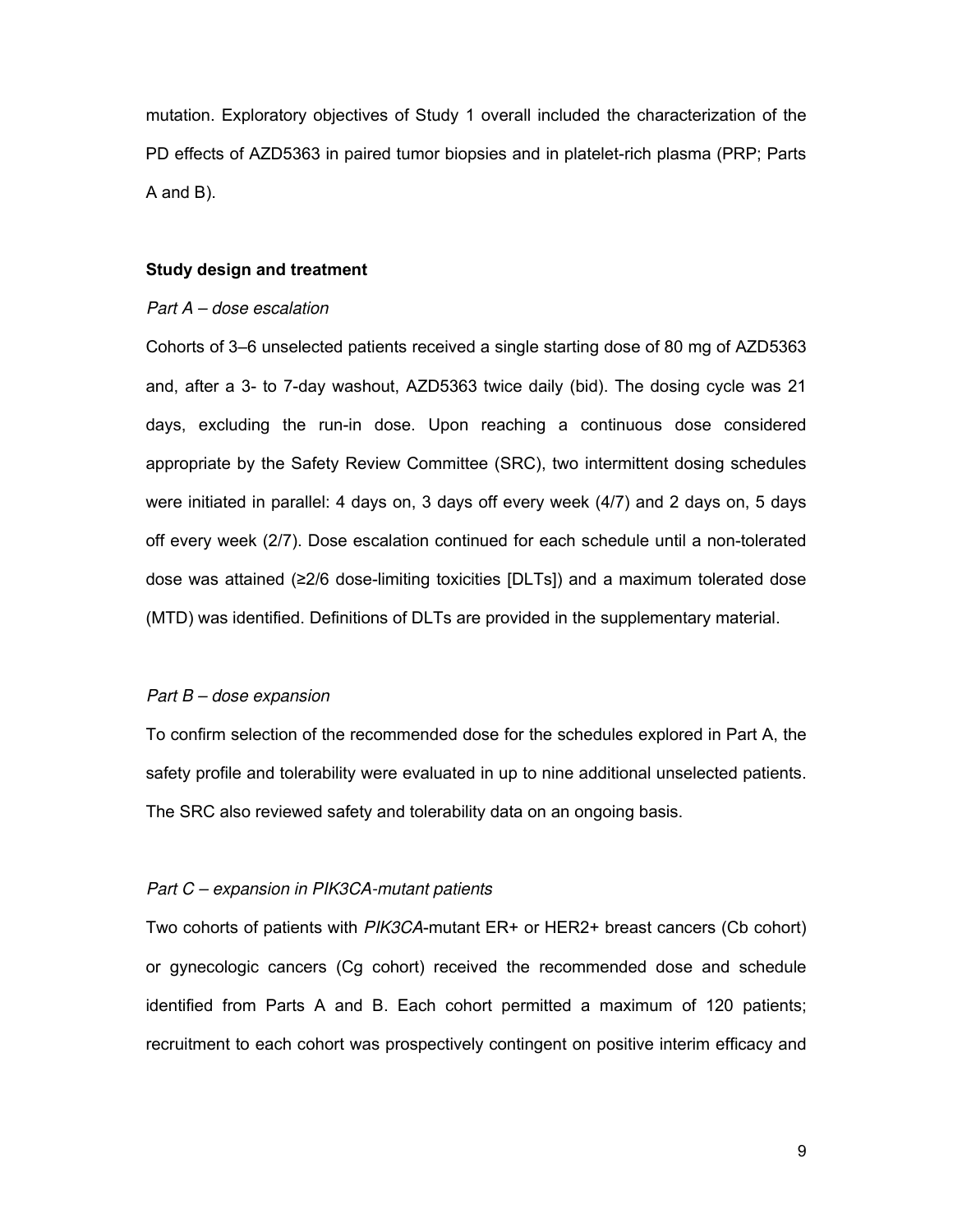safety data reviews after 20 and 40 patients had the opportunity to be followed for ≥12 weeks.

The trial (Study 1; NCT01226316) was performed in accordance with the principles of the Declaration of Helsinki, Good Clinical Practice, and the AstraZeneca policy on bioethics (8). The local ethics committee or independent review board at each investigator site approved the protocol prior to study commencement. All patients provided written informed consent prior to study participation.

#### **Assessments**

Safety and tolerability were assessed by continual monitoring of adverse events (AEs) according to Common Terminology Criteria for Adverse Events (CTCAE) version 4.0. Serial venous blood samples for PK assessment of AZD5363 in plasma were taken up to 48 hours post-dose in Part A, and up to 1 week after the last day of weekly dosing in Part B. Evaluated PK parameters included area under the plasma concentration–time curve (AUC), maximum plasma concentration ( $C_{\text{max}}$ ), time to  $C_{\text{max}}$  ( $t_{\text{max}}$ ), and apparent terminal half-life  $(t_{1/2})$ .

Blood samples were obtained at scheduled time points to assess changes in PD biomarkers of AKT inhibition (such as p-GSK3 $\beta$  and pPRAS40) in PRP using solidphase enzyme-linked immunosorbent Mesoscale Discovery multiplex assays. Paired tumor biopsies (pre- and on treatment) from consenting patients participating in this study and in a study of AZD5363 in Japanese patients (Study 4; NCT01353781) (9) were pooled. Pooling provided an adequately sized cohort to assess proof of mechanism (PoM) for the measurement of changes in AKT pathway effectors, including p-AKT, p-PRAS40, p-GSK3β, and Foxo3a/Foxo1 localization, by immunohistochemistry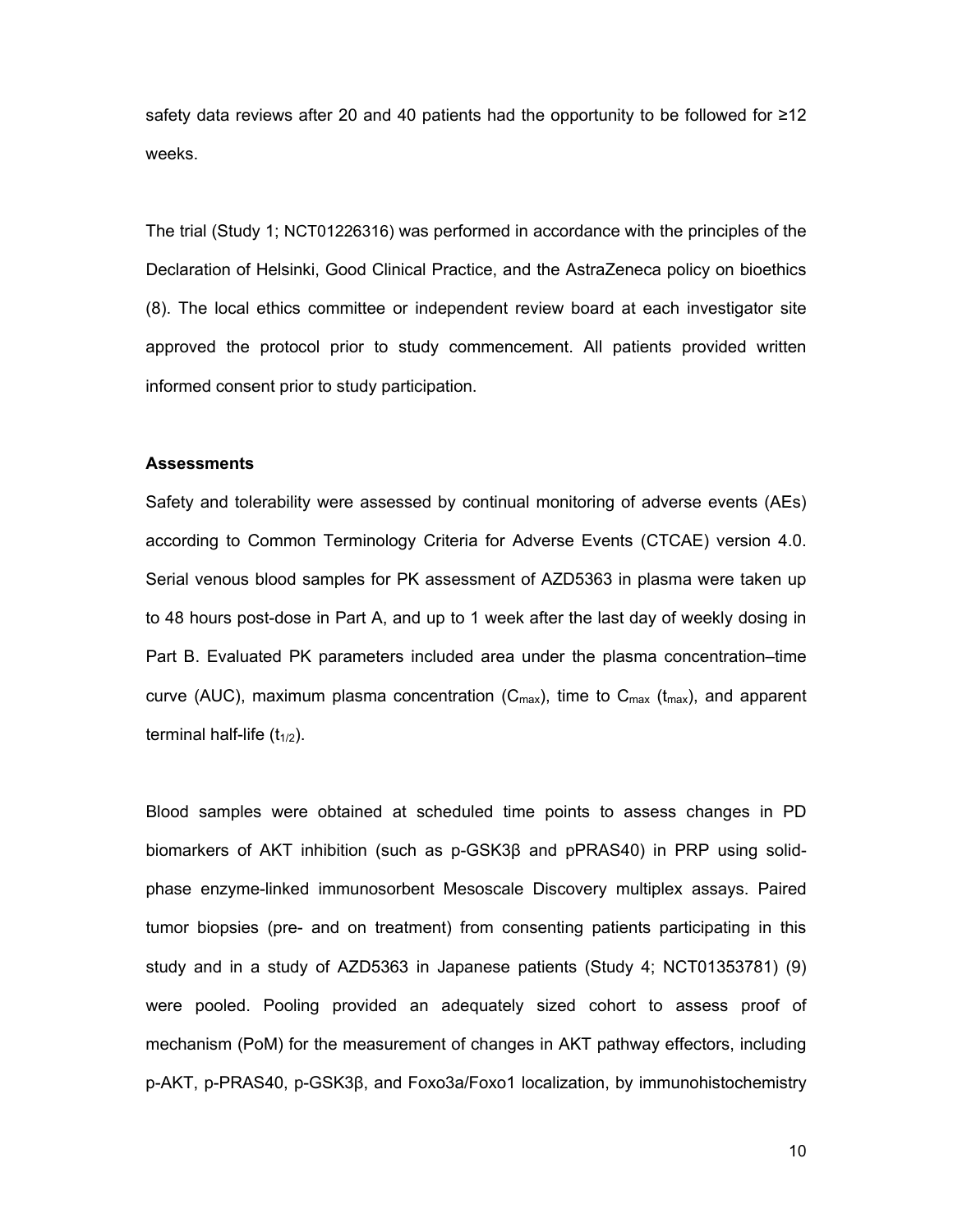(10). Details on the collection and analysis of PRP and tumor tissue samples, and mutation analyses in tissue and circulating free DNA (ctDNA), are described in the supplementary material.

To determine antitumor activity, tumor assessments were categorized based on Response Evaluation Criteria in Solid Tumors (RECIST) version 1.1. Percentage change in tumor size was determined at each visit by the percentage change in the sum of the diameters of target lesions compared with baseline.

#### **Statistical methods**

All patients who received ≥1 dose of AZD5363 were included in the safety analyses. Safety and tolerability were assessed in terms of AEs, serious AEs, deaths, laboratory data, vital signs, electrocardiogram (ECG) changes, left ventricular ejection fraction, and abnormalities of glucose metabolism. All patients who provided appropriate samples were assessed for PK and PD. Standard non-compartmental PK parameters were calculated using Phoenix<sup>™</sup> WinNonlin<sup>®</sup> version 6 software. Modeling and simulation were applied to emerging safety, PK, and PD data to provide an understanding of any dose exposure–response relationships, and to support dose-escalation and dosingschedule decisions. Preclinical PK, PD, and efficacy data were used to define PoM thresholds for the reduction of phosphorylation of  $GSK3\beta$  and  $PRAS40$  to provide confidence that on-target PoM was achieved at tolerable doses (described in the supplementary material).

The pre-defined formal trigger in Part C to stop the study for futility was four or fewer responses by RECIST once 20 patients in each cohort had the opportunity to be followed for 12 weeks, ie a ≤10% chance that the true proportion of RECIST responses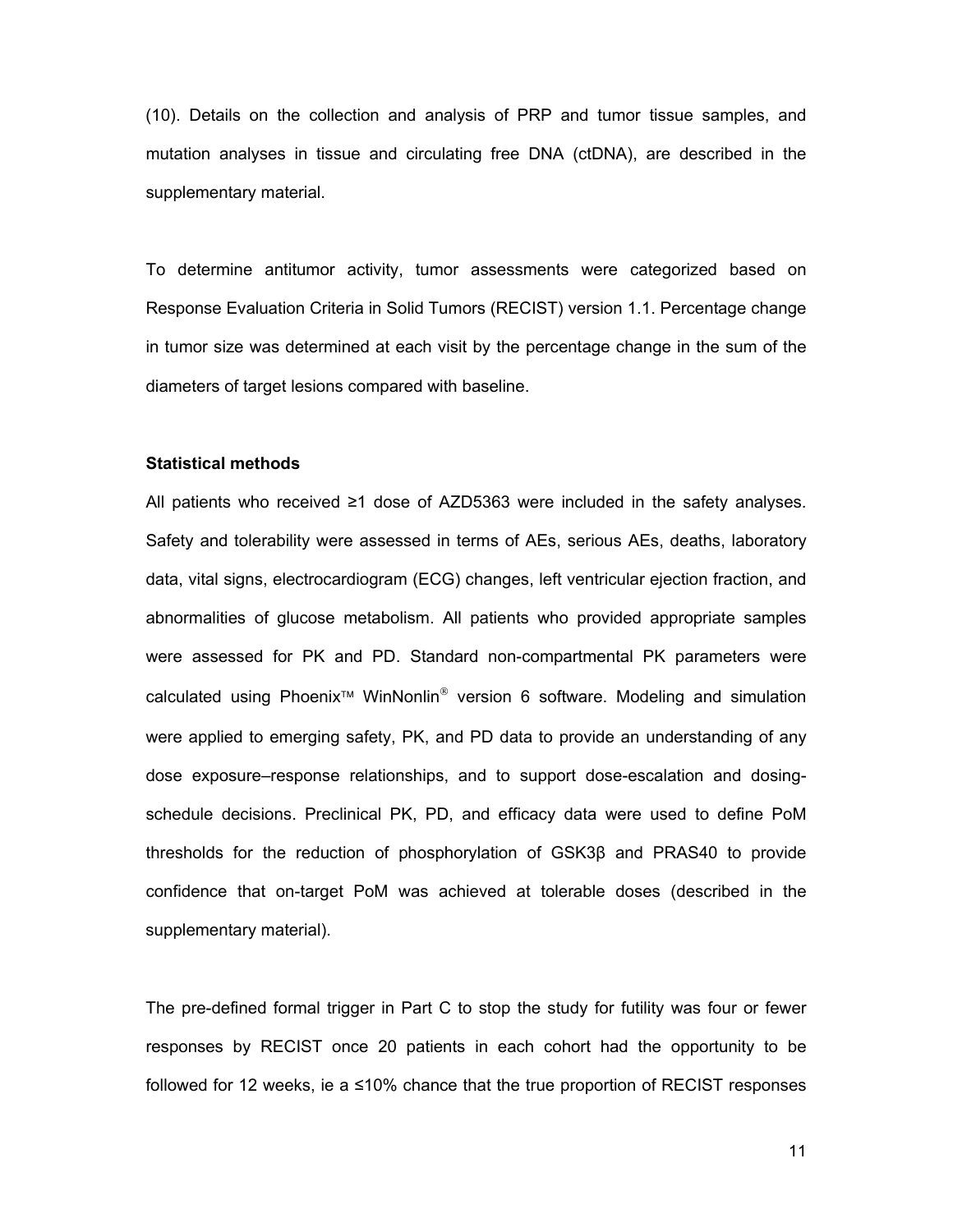was ≥40%. Antitumor activity was assessed by response rate, with two-sided Clopper– Pearson confidence intervals to provide probability statements of the efficacy signal.

#### **Role of the funding source**

This study was sponsored by AstraZeneca. The study funder, AstraZeneca, provided organizational support, obtained data, did the analyses, and had a role in data interpretation and writing of the manuscript. All authors had access to study data. The corresponding author (UB) had unrestricted access to all study data and had final responsibility for the decision to submit for publication.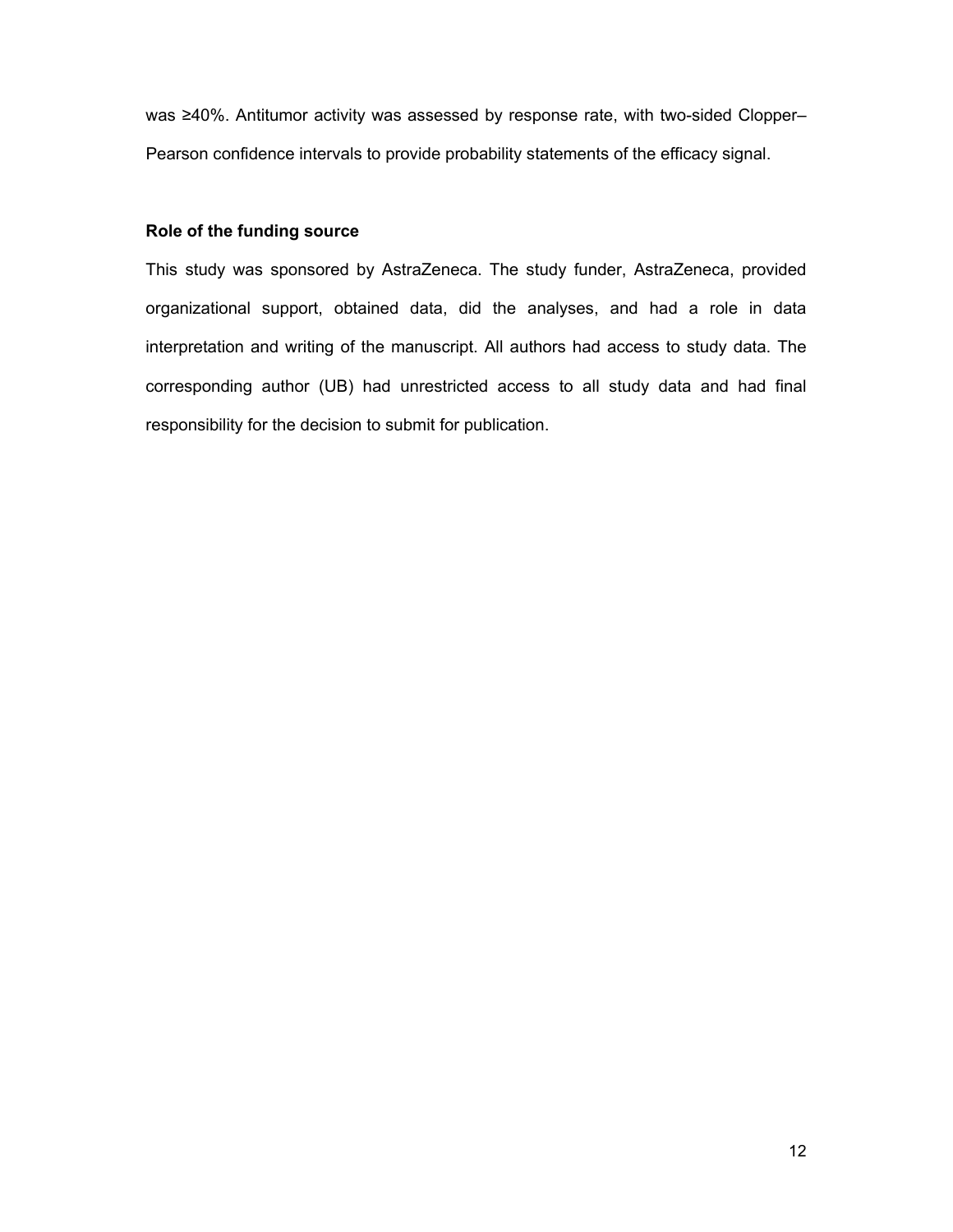#### **Results**

#### **Dose escalation and expansion (Parts A and B)**

#### *Patients*

A total of 90 patients were assigned to treatment; 47, 21, and 22 received AZD5363 in the continuous, 4/7, and 2/7 intermittent schedules, respectively. Patient demographic and baseline clinical characteristics are shown in Table 1. The most common cancers were rectal/colorectal (29%). By the time of the final analysis, all 90 patients had ceased study medication, most commonly for progression of the disease under investigation (64%).

#### *Safety and tolerability*

The MTDs of the continuous, 4/7, and 2/7 schedules were 320, 480, and 640 mg bid, respectively (Supplementary Figure 2). For the continuous dosing schedule, the 600 mg bid cohort was not tolerated: 2/2 patients experienced DLTs (one event of grade 3 rash and one of grade 4 rash). An intermediate dose level of 480 mg bid was, therefore, investigated; in this cohort, 4/6 patients experienced DLTs (three events of grade 3 rash and one of grade 3 diarrhea). At a further lower dose level of 320 mg bid, 0/12 patients experienced DLTs, and this dose was considered the MTD for the continuous schedule. In the 4/7 intermittent dosing schedule, no DLTs were observed in the 480 mg bid (n=11) and 640 mg bid (n=10) cohorts; however, based on the presence of chronic toxicities such as rash and diarrhea observed outside the first 21-day cycle DLT window, the lower dose of 480 mg bid was considered tolerable and appropriate for chronic use with 4/7 dosing. In the 2/7 intermittent dosing schedule, at 800 mg bid, 3/14 patients had DLTs (two events of grade 4 hyperglycemia and one of grade 3 hyperglycemia); again, considering observed chronic toxicities, a dose of 640 mg bid was explored. In this cohort, DLTs were observed in 1/8 patients (one event of grade 4 hyperglycemia), and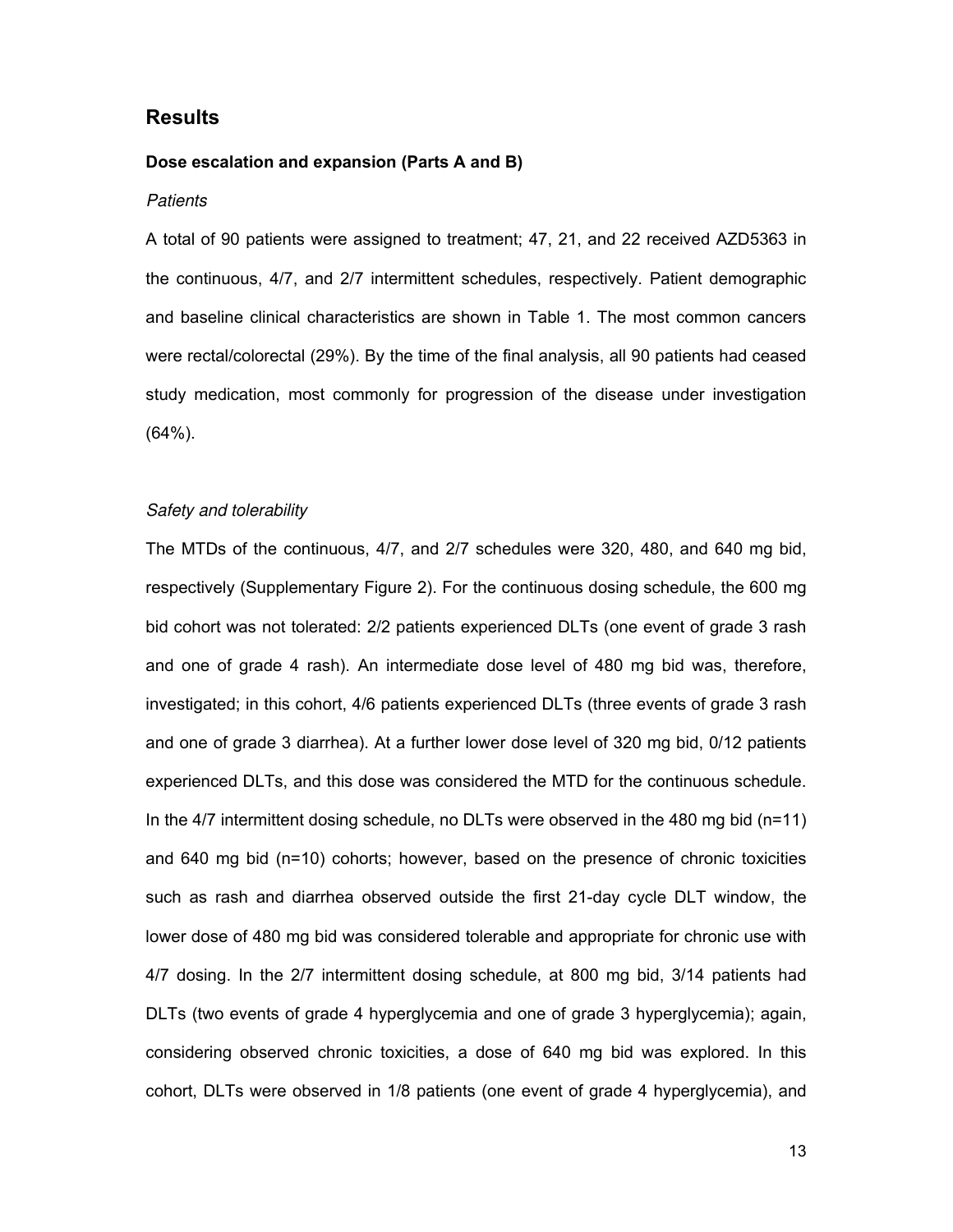the 640 mg bid dose was considered tolerable (Supplementary Figure 2). All DLTs were reversible; no events of ketoacidosis were reported in patients with hyperglycemia. Two patients remained on AZD5363 for longer than 6 months (one patient on the 480 mg bid 4/7 schedule and one patient on the 800 mg bid 2/7 schedule); the median duration of exposure was 44 days (range 1–507).

The most frequently reported AEs across all dosing schedules were gastrointestinal events (diarrhea, vomiting, nausea) (Table 2). Grade ≥3 AEs were experienced by 56 patients (62%), most commonly hyperglycemia (n=18; 20%), diarrhea (n=13; 14%) and maculopapular rash (n=10; 11%) (Supplementary Table 5). Overall, 21 patients (23%) had an AE leading to discontinuation; the most common ( $\geq 2\%$ ) were diarrhea (8%), maculopapular rash (8%), and dehydration (2%). AEs leading to dose interruption or reduction were experienced by 29 (32%) and 21 (23%) patients, respectively. No AEs resulted in death, and seven patients died as a result of the disease under investigation. All 90 patients had blood glucose levels above the upper limit of normal at some point following initiation of therapy with AZD5363 – this developed within the first 2 weeks of multiple dosing in the majority of patients (77%). Grade 3 elevations (>13.9 mmol/L) were seen in 33 patients (37%). No other clinically important trends were observed in laboratory parameters, vital signs, physical findings, or ECG changes.

#### *Pharmacokinetics and pharmacodynamics*

Plasma concentrations of AZD5363 showed a median  $t_{\text{max}}$  of 2 hours (range 0.5–6), with a terminal half-life of approximately 10 hours (range 7-15) after the first dose. Exposure was approximately dose proportional for doses of 80–800 mg (Figure 1A). Multiple-dose PK profiles are shown in Figure 1B. The geometric mean PK exposures on Day 4 of the 480 mg dose in the 4/7 schedule were:  $C_{\text{max}}$  1426 ng/mL; minimum plasma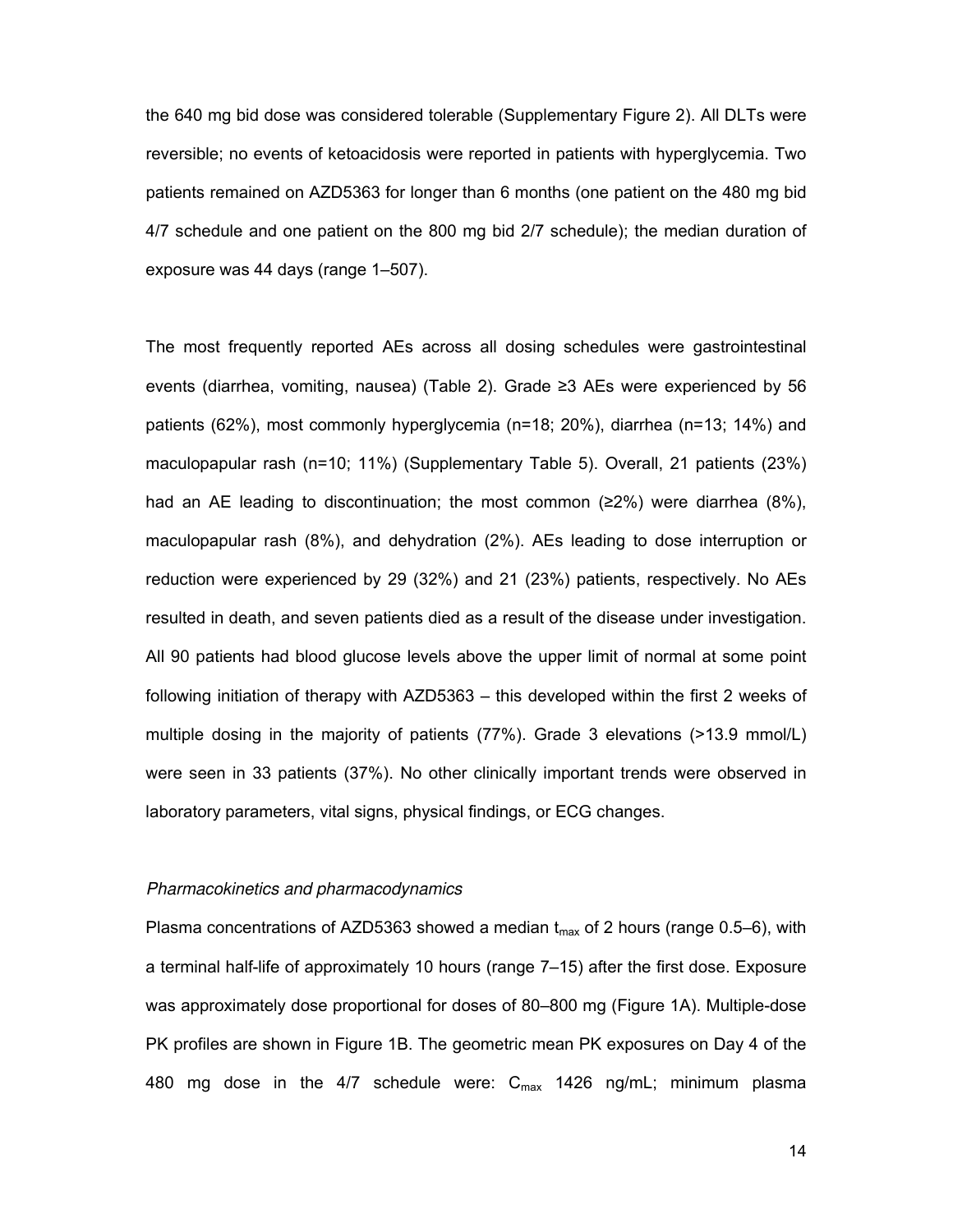concentration  $(C_{\text{min}})$  357 ng/mL; and AUC 7952 ng h/mL. Intermittent dose schedules exceeded the predicted efficacious  $C_{min}$  estimated from xenograft tumors (supplementary material) (11). The mean fraction of the AZD5363 dose excreted unchanged in urine ranged from  $4\%$  to  $7\%$ . Changes in PRAS40 and GSK3 $\beta$ phosphorylation in PRP occurred across multiple dose levels and precluded any definitive conclusion regarding a dose–response relationship. In patients treated with the recommended Phase 2 dose and schedule (480 mg bid, 4/7 intermittent), a reduction of  $>30\%$  in pPRAS40 and pGSK3 $\beta$  compared with baseline at 4 hours after the single dose of AZD5363 was observed (Figure 2A), with return to baseline levels approximately 10 hours post-treatment (Figure 2B).

Additional observations indicating PD activity of AZD5363 included an increase in plasma and blood glucose, insulin, and C-peptide levels. In particular, blood glucose levels increased across all cohorts and peaked approximately 4 hours after each dose (Supplementary Figure 5), returning towards pre-dose baseline levels 8 hours post-dose, with a clear dose–response relationship in terms of the magnitude of peak glucose levels observed (not shown).

#### *Proof of target engagement in tumor tissue*

Evaluable paired tumor biopsies from 12 patients (nine from the current study [Study 1; NCT01226316] and three from Study 4 (AstraZeneca study D3610C00004) [NCT01353781]) (9) who received a range of doses and schedules were evaluated to assess PoM. Over 50% inhibition of pPRAS40 was seen in 4/12 paired biopsies and  $>30\%$  decrease in pGSK3 $\beta$  was observed in 6/11 paired biopsies; 4/11 samples met both endpoints (Figure 3A and 3B, Supplementary Table 1). Downregulation of PD biomarkers was observed >4 hours post-dose, including with intermittent dosing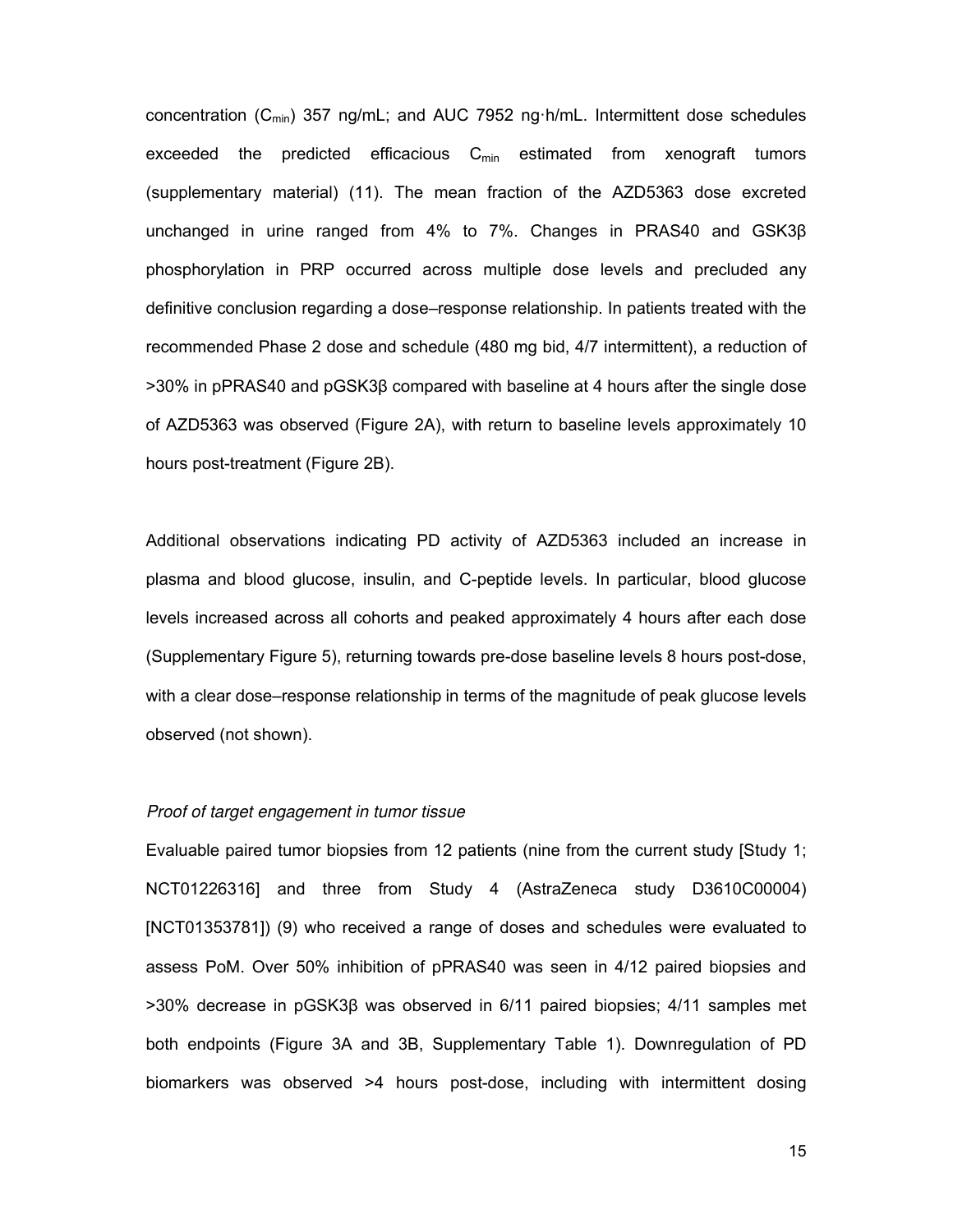(Supplementary Table 1). These data are consistent with the PD response achieved in BT474c xenografts grown in nude mice at a dose that resulted in significant tumor growth inhibition (Supplementary Figure 4). AZD5363 treatment also increased phosphorylation levels of AKT (consistent with ATP competitive mechanism of action), inhibited phosphorylation of 4EBP1, and resulted in inhibition of Foxo nuclear translocation (Figure 3A) (10). In the five patients treated with the recommended Phase 2 dose and schedule (480 mg bid, 4/7 intermittent), the average percentage decrease from baseline for pPRAS40 (59%) and pGSK3b (67%) exceeded the PD response required for preclinical efficacy (Figure 3B).

#### *Recommended Phase 2 dose*

Based on preclinical models, the trough plasma concentrations achieved at the tolerable dose of 320 mg bid on a continuous schedule exceeded those required for xenograft activity (Supplementary Figure 4). Further modeling has suggested that a 1.3- and 1.7 fold dose level over continuous dosing would be efficacious when administered on the 4/7 and 2/7 schedules, respectively (11). Based on the combination of tolerability profile, PK profile achieved, evidence of target engagement in normal and tumor tissue, and modeling predictions of efficacy, the dose of 480 mg bid on a 4/7 intermittent schedule was declared as the recommended Phase 2 dose. The dose level of 640 mg bid 2/7 was also tolerable, achieved adequate PK exposure, showed evidence of target modulation in PRP (tumor biopsy data were not available in this schedule), and was predicted to be efficacious from modeling of preclinical data. This schedule could be of use in combination studies in the future.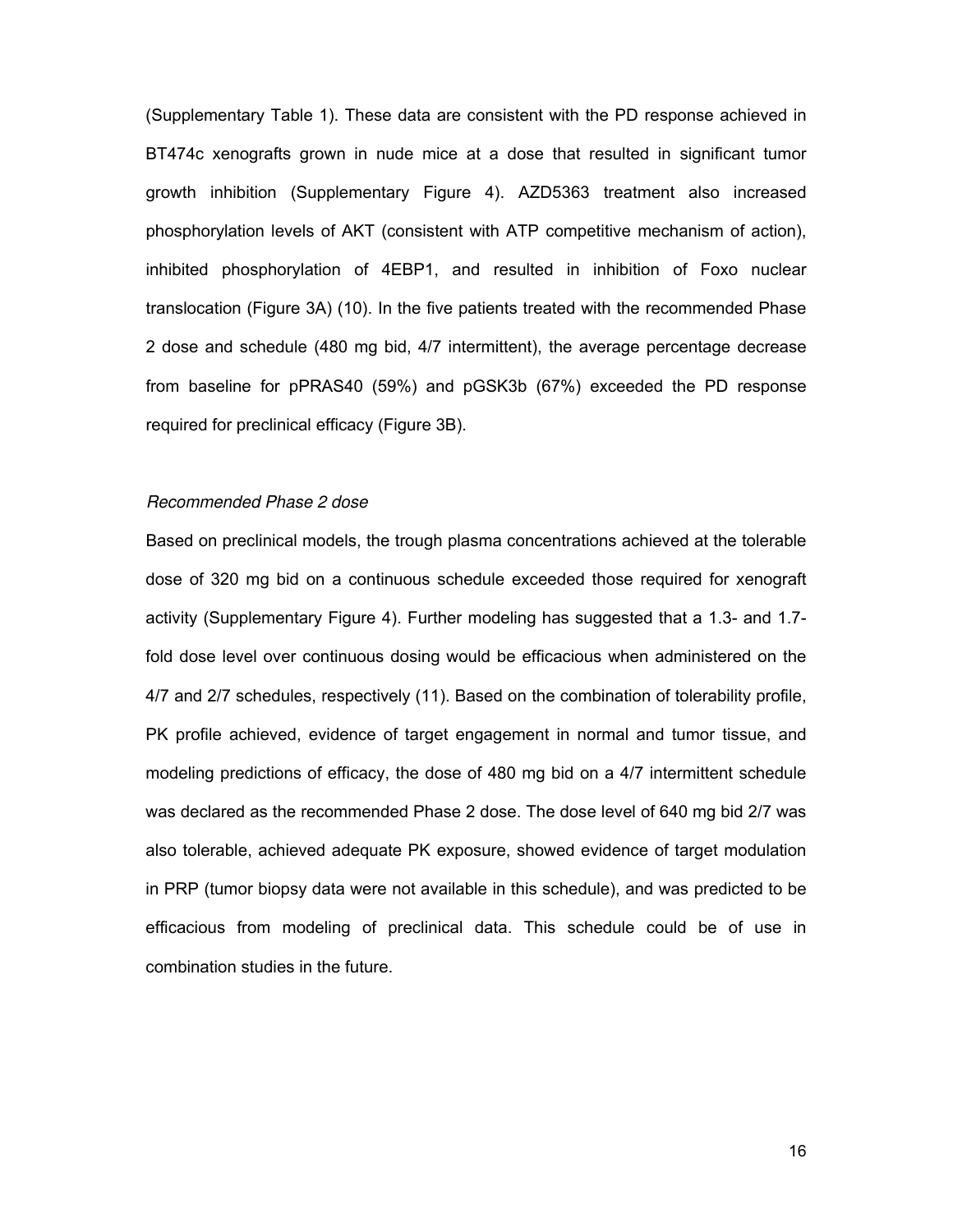#### *Antitumor activity*

There was limited evidence that AZD5363 induced tumor shrinkage in the unselected patient population in Parts A and B. A total of 27 (30%) and six (7%) patients achieved stable disease for ≥6 and ≥12 weeks, respectively. A *PIK3CA* mutation was detected in 12/67 patients with archival tumor tissue suitable for exploratory Sequenom™ analysis, of whom 8/12 received an AZD5363 dose ≥400 mg. Additionally, 0/68 tumors harbored an *AKT1* E17K mutation, 29% (20/68) harbored a *RAS* mutation (18 *KRAS* and 2 *NRAS*), and 25% (3/12) of the *PIK3CA*-mutant tumors had concurrent *KRAS* mutation (Figure 4A). In particular, the patient who achieved a RECIST partial response (*PIK3CA* E545K mutant) had cervical cancer with hepatic and lymph node metastases and was treated with 400 mg bid continuously.

#### **Patients with tumors harboring mutations in** *PIK3CA* **(Part C)**

At the final analysis, 31 patients with *PIK3CA*-mutant breast cancer (Cb cohort) and 28 patients with *PIK3CA*-mutant gynecologic cancer (Cg cohort) had received AZD5363, of whom 54 were included in the main tumor response analysis set. Of patients included in the analysis set (excluding 3 patients with no evaluable follow-up assessments), 12/26 (46%) and 14/25 (56%) showed a reduction in size of their tumors in the Cb and Cg cohorts, respectively (Figure 4B). The corresponding confirmed RECIST responses at final analysis were 1/28 (4%) and 2/26 (8%), respectively. The observations at the interim assessment (scheduled when 20 patients had been dosed and had the opportunity to reach 12 weeks of treatment for each cohort) showed a RECIST response rate of ≤20% for a single agent and therefore met the criteria to stop further recruitment. Results of *PIK3CA* mutational analysis in tissue and ctDNA and other exploratory biomarkers (eg PTEN status, *ESR1* mutation status) are shown in Figure 4A and Supplementary Table 4 and described in detail in the supplementary material.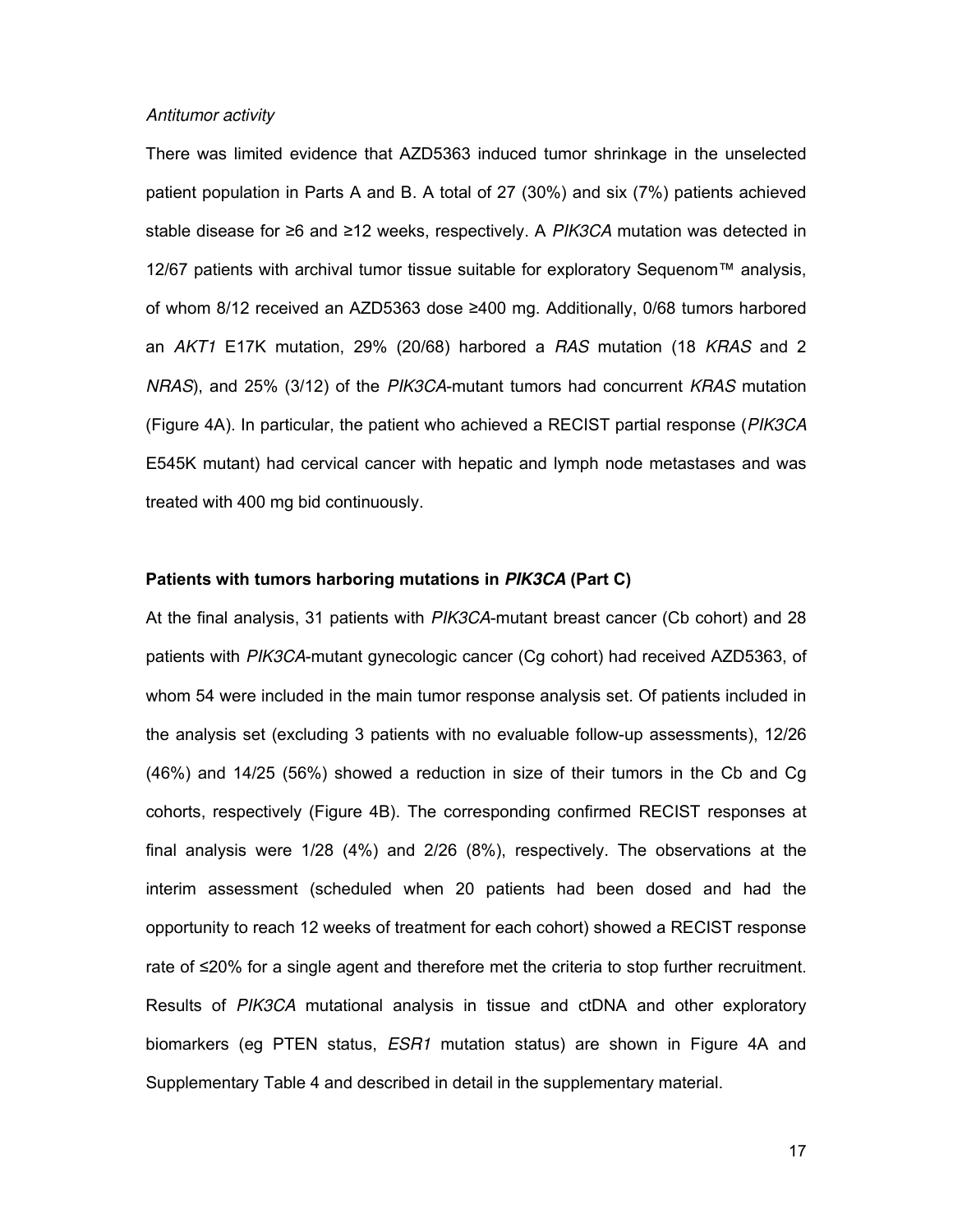The safety profile of AZD5363 in Part C, which is described in detail in the supplementary material, was consistent with the findings in Parts A and B.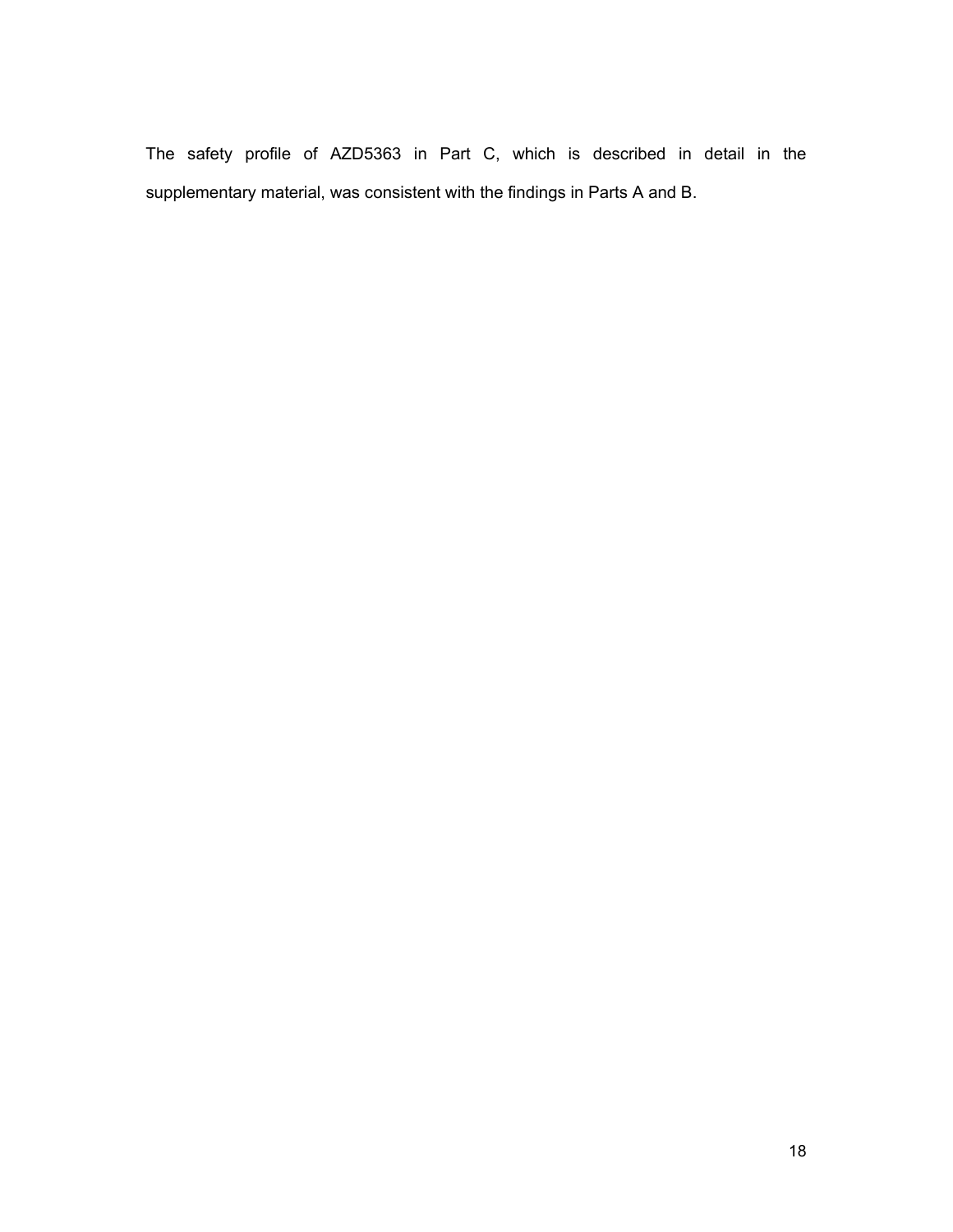#### **Discussion**

This first-in-human study assessed the safety and tolerability of AZD5363 and identified a recommended dosing schedule for further clinical evaluation. The study also explored single-agent activity of AZD5363 in populations of patients who had metastatic breast and gynecologic cancers with *PIK3CA* mutations.

DLTs of AZD5363 in the dose-escalation part of our study (Part A) were skin rash, diarrhea, and hyperglycemia. Whereas skin rash and diarrhea were predominant in the continuous schedule, hyperglycemia associated with the period of  $C_{\text{max}}$  was predominant in the intermittent 2/7 schedule, where highest AZD5363 exposures were achieved. The cases of skin rash and diarrhea were self-limiting and recovered once treatment stopped. These AEs have been noted in Phase 1 studies of other AKT inhibitors, such as the allosteric inhibitor MK2206 or kinase inhibitors such as GSK2141795 and ipatasertib (GDC-0068) (1, 12-17). Hyperglycemia development was acute and indicative of the inhibitory effect of AZD5363 on AKT, a key regulator of glucose transport and metabolism in peripheral tissues and the liver (17). No patients had ketotic or non-ketotic hyperosmolar coma. However, patients with diabetes were excluded from our study and it is not possible to rule out these complications in a diabetic population. A number of patients with hyperglycemia were treated with metformin according to a protocol-defined algorithm; however, the efficacy of this intervention requires further study.

The trough concentrations predicted to provide efficacy based on preclinical modeling were exceeded in patients receiving intermittent schedules. PD analyses in PRP showed levels of target inhibition that were consistent with PoM in pre- and post-biopsies from 12 patients. Owing to the limited sample size, no formal statistical testing relating to the PD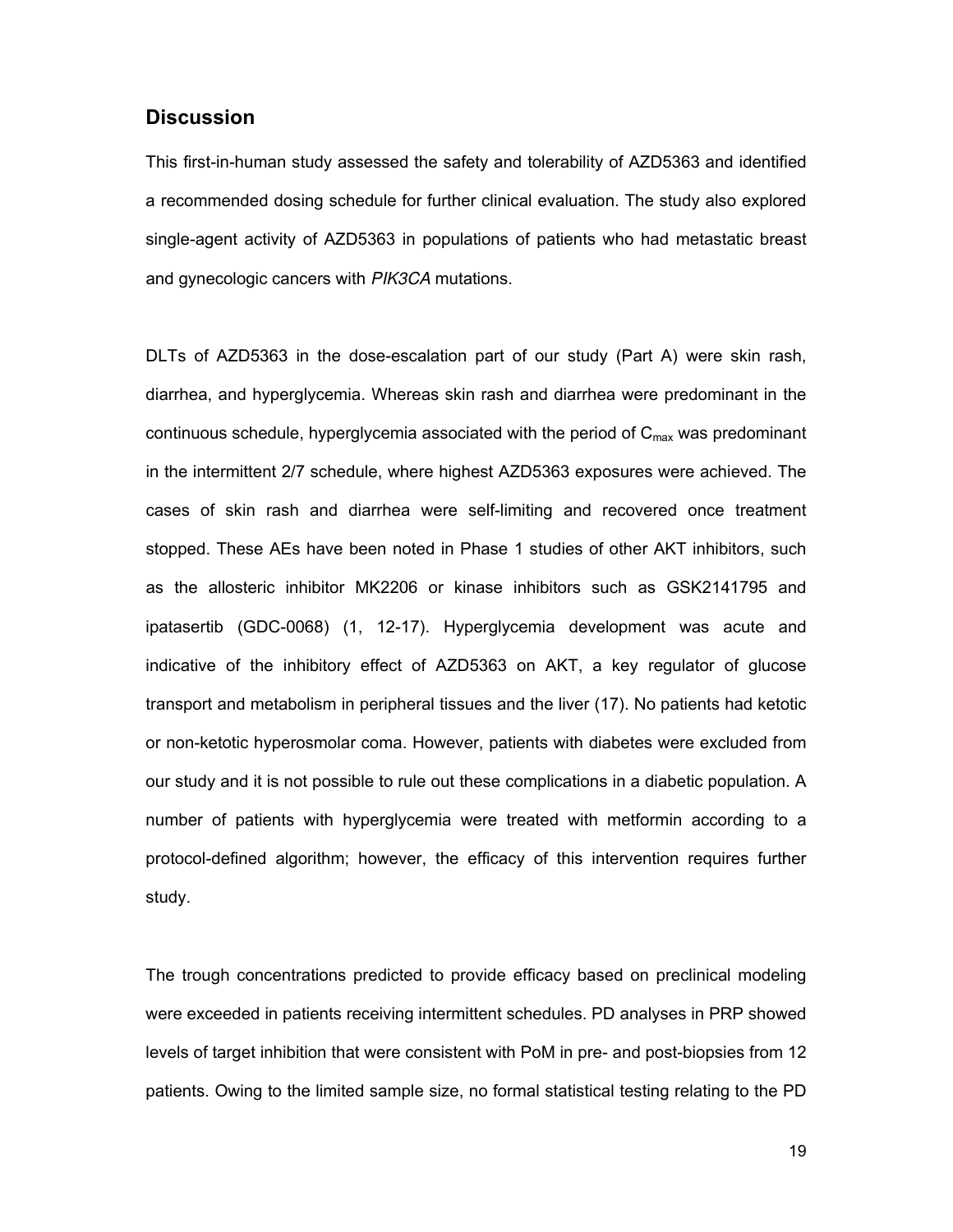changes in tumor tissue was done. Collectively, the toxicity, PK, and PD data, critical aspects of the pharmacologic audit trail (18), have been used to select the dose of 480 mg bid intermittent 4/7 for Part C expansion and as the recommended Phase 2 dose and schedule of AZD5363 monotherapy.

Proof-of-principle responses were observed in the dose-escalation phase of our study (eg *PIK3CA* E545K mutant cervical cancer). Within the *PIK3CA* expansion cohorts, a number of patients showed regression of their tumors (46% in breast cancer and 56% in gynecologic cancers; Figure 4B). However, the RECIST response rates in the two expansion cohorts of patients with *PIK3CA* mutations in ER+ breast cancer and gynecologic cancers were modest (4% and 8%, respectively). Several considerations should be made. *PIK3CA* mutational status can 'change' upon disease recurrence (supplementary material and Supplementary Figure 3), reflecting intra-tumoral heterogeneity and clonal selection (19, 20), and studies on the role of *PIK3CA* as a predictive biomarker of PI3K pathway inhibitors have not been conclusive (21). Molecular analyses using different platforms revealed interesting differences of *PIK3CA* mutations seen in the archival tumor tissue and ctDNA at baseline. Results have been detailed in the supplementary material and Supplementary Table 4. To our knowledge, this is the first report of the evaluation of an AKT inhibitor in dedicated *PIK3CA*-mutationpositive breast and gynecologic cancers as a single agent. For example, *PIK3CA* mutations were not a requirement while evaluating the AKT inhibitor perifosine, which underwent Phase 2 trials in breast cancer and showed 0/18 responses (22), or the allosteric AKT MK2206 in breast cancer (1/20 responses) (23) and endometrial cancer (0/18 responses) (24). More recently, the Phase 1 trial of ipatasertib in solid tumors reported no RECIST responses, although there were minor degrees of tumor regression (16), and no trials evaluating the drug as a single agent in breast or gynecologic cancers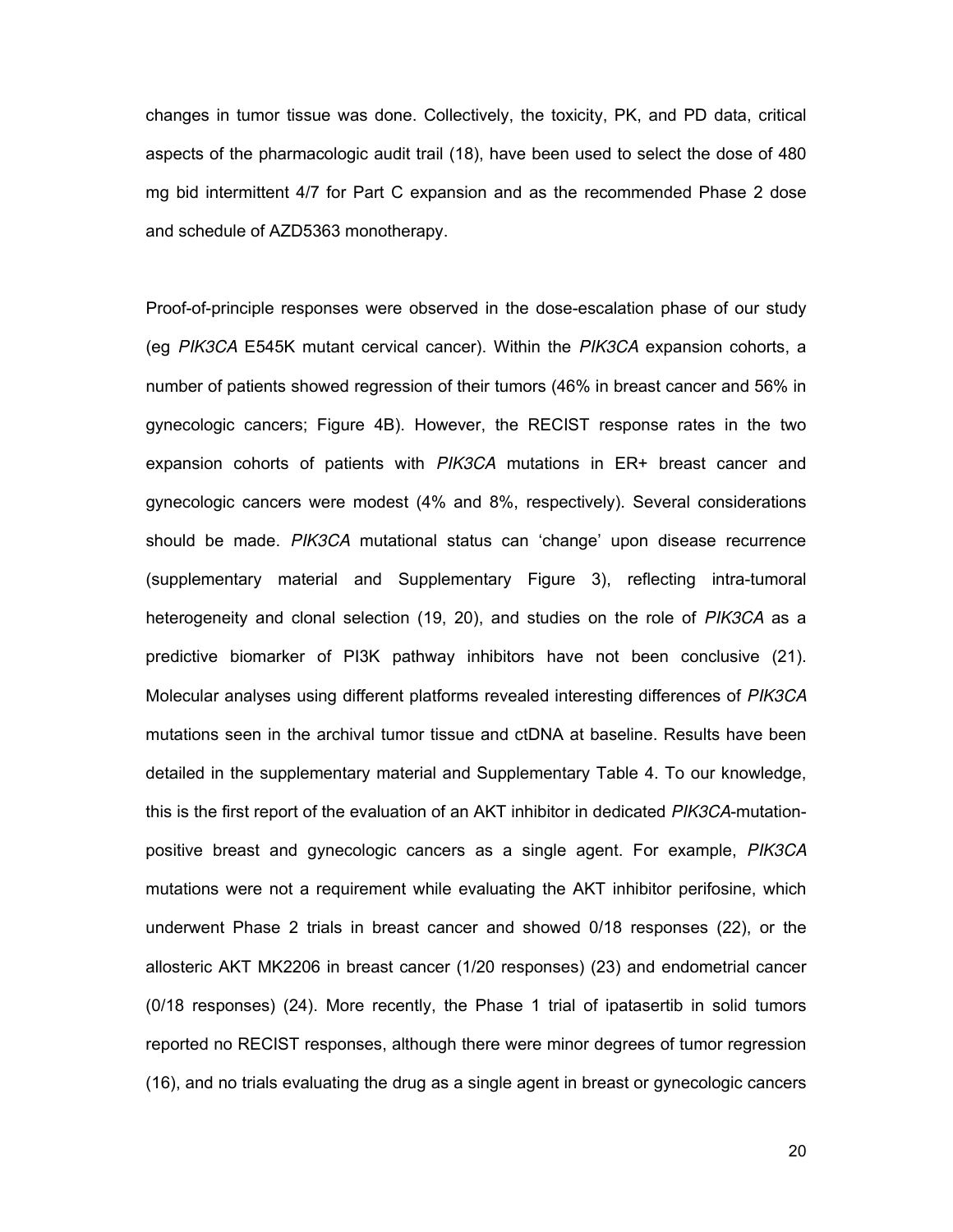are reported. Encouraging early response rates of the use of AZD5363 (6/21, 28%) with the schedules recommended in this study have been reported (25). Further efforts to improve outcomes by combining AZD5363 with fulvestrant in *AKT*-mutant breast cancer is ongoing.

Rewiring of signal transduction pathways and clonal evolution are critical mechanisms of resistance, and combination therapy is almost inevitably necessary (26, 27). For example, the approved PI3K pathway (mTOR) inhibitor everolimus had modest clinical efficacy when used as a single agent in breast cancer (28). We consider the tumor shrinkage caused by AZD5363 as a single agent in a significant number of patients in the *PIK3CA*-mutant cohorts to be an encouraging proof of concept and the basis for evaluation of the drug in combination therapy. Our Phase 1 study has optimized multiple intermittent regimens in order to provide flexibility in the use of such a novel agent in combination with multiple standard-of-care or experimental agents (29).

Combination of AKT inhibitors with chemotherapy is hypothesized to abrogate antiapoptotic effects of activation of AKT following treatment with chemotherapeutic agents such as cisplatin and paclitaxel. Combinations of AKT inhibitors with targeted agents include combinations with MEK inhibitors to overcome feedback signaling loops, combinations with PARP inhibitors to reduce effective homologous recombination, and combinations with hormonal agents such as fulvestrant and abiraterone in estrogen- and androgen-driven breast and prostate cancer, respectively (1).

To conclude, our research identified an optimal dose and schedule for use in subsequent multiple Phase 2 studies evaluating AZD5363, eg AZD5363 in combination with chemotherapy (NCT02423603, NCT01625286) or hormonal therapy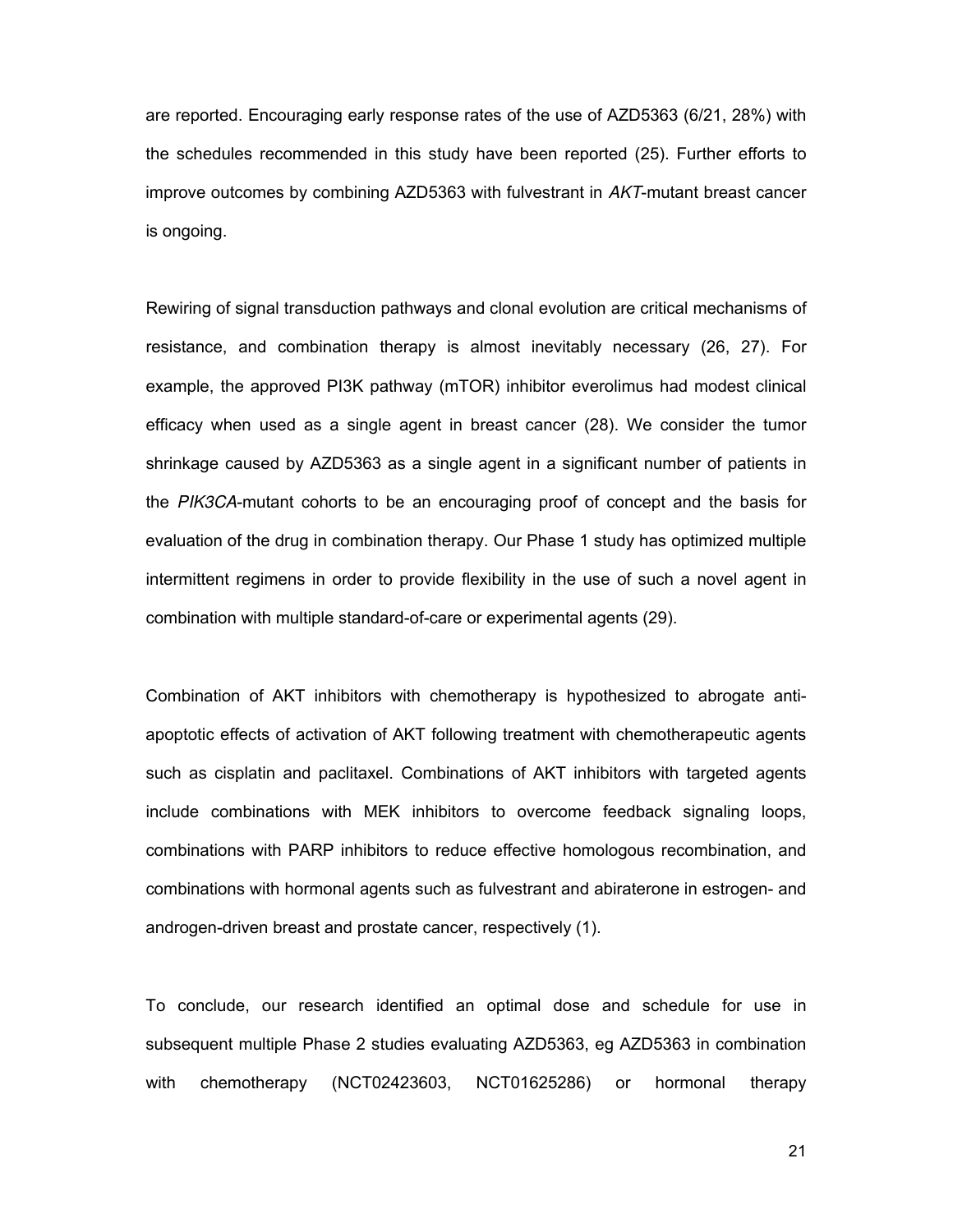(NCT02077569) in breast cancer, with olaparib in ovarian cancer (NCT02338622), and with enzalutamide in prostate cancer (NCT02525068). Results of these trials are now awaited.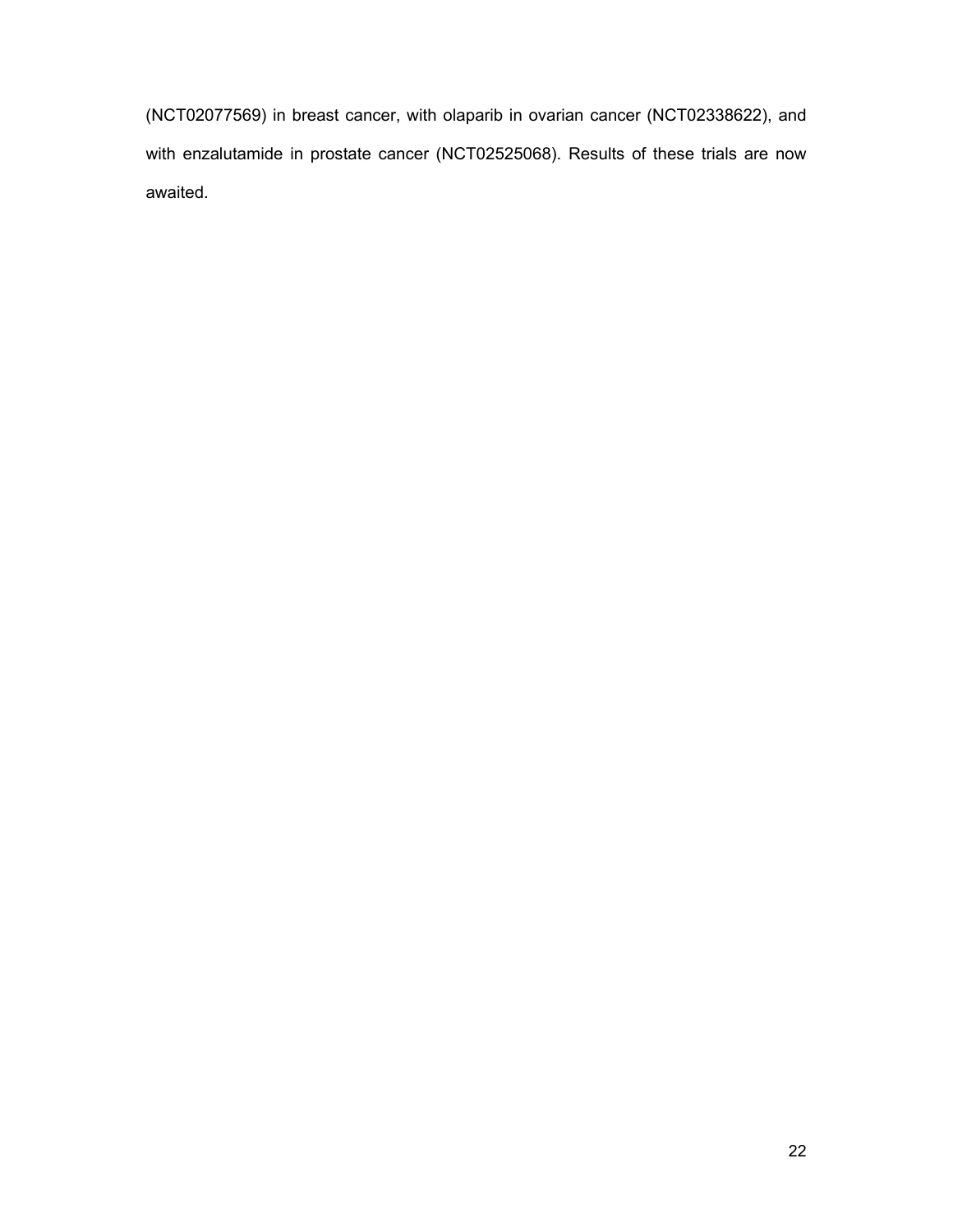#### **Acknowledgments**

This study (Study 1; NCT01226316) was sponsored by AstraZeneca. AZD5363 was discovered by AstraZeneca subsequent to a collaboration with Astex Therapeutics (and its collaboration with the Institute of Cancer Research and Cancer Research Technology Limited). We thank James Sherwood (AstraZeneca) for performing the Sequenom analysis and acknowledge infrastructural funding from CRUK and ECMC (ICR/RMH/Christie), as well as NIHR BRC (ICR/RMH) funding, for UK sites. We thank all the investigators and site staff, with special thanks to the patients and families. Medical writing assistance was provided by Andrew Jones PhD from Mudskipper Business Ltd, funded by AstraZeneca.

#### **Author contributions**

Study design: UB, EJD, HA, JCB, THC, SYAC, BRD, PL, AF, JPOL, RM, MP, PR, GS Study oversight/conduct: SNW, HA, JCB Literature search: UB, MC, GS Data collection: UB, EJD, JAP-F, GB, PLB, BY, SNW, PK, MDG, MT, HA, THC, ECdB, VR, JHMS Data analysis: UB, EJD, JAP-F, GB, PLB, BY, PK, MDG, MT, HA, THC, SYAC, ECdB, PL, RM, VR, GS, JHMS Data interpretation: All authors Manuscript writing: All authors Manuscript review: All authors Figures and tables: UB, CC, GS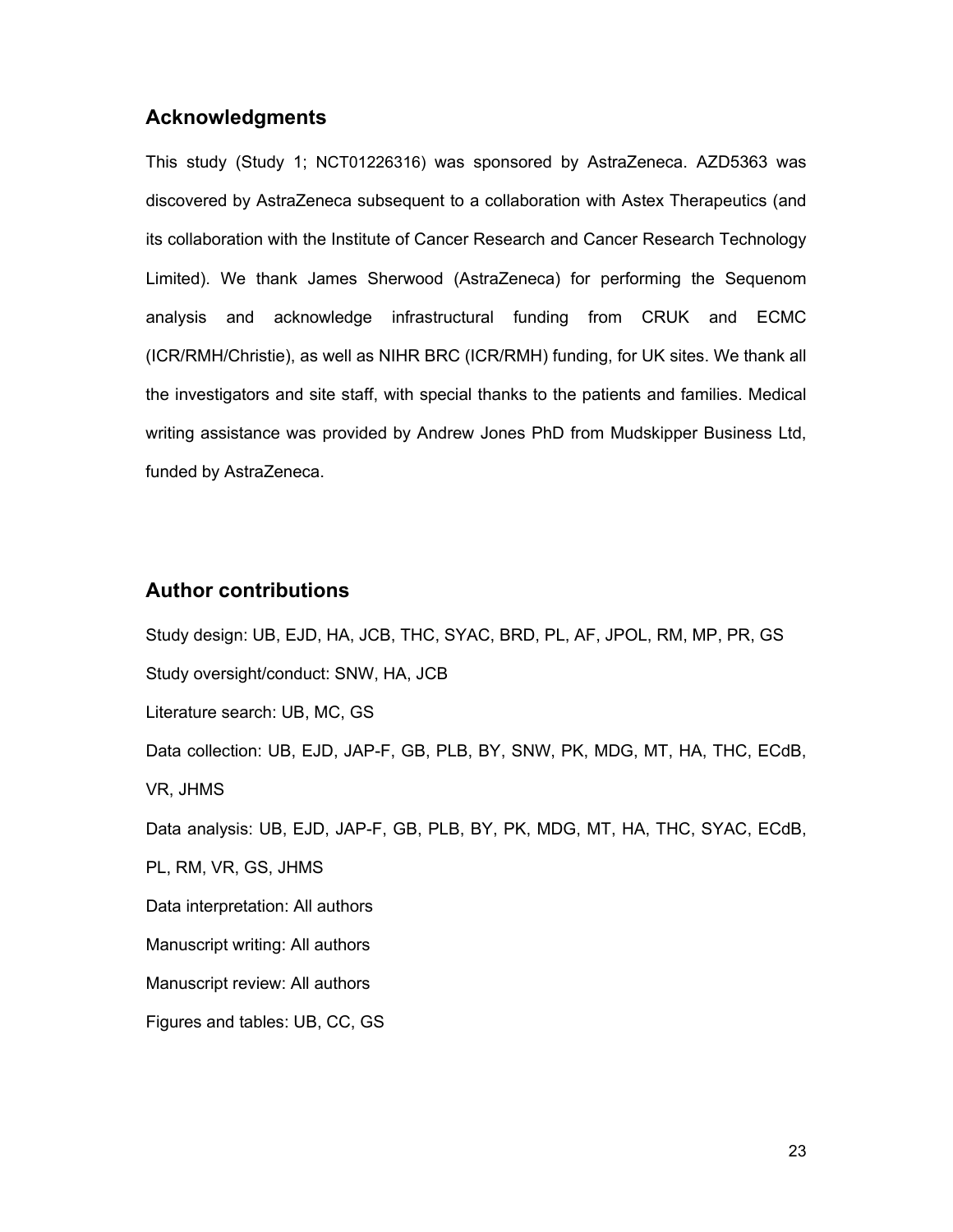#### **References**

- 1. Brown JS, Banerji U. Maximising the potential of AKT inhibitors as anti-cancer treatments. Pharmacol Ther 2017;172:101-15.
- 2. Altomare DA, Testa JR. Perturbations of the AKT signaling pathway in human cancer. Oncogene 2005;24:7455-64.
- 3. Davies BR, Greenwood H, Dudley P, Crafter C, Yu DH, Zhang J, et al. Preclinical pharmacology of AZD5363, an inhibitor of AKT: pharmacodynamics, antitumor activity, and correlation of monotherapy activity with genetic background. Mol Cancer Ther 2012;11:873-87.
- 4. Janku F, Wheler JJ, Naing A, Falchook GS, Hong DS, Stepanek VM, et al. PIK3CA mutation H1047R is associated with response to PI3K/AKT/mTOR signaling pathway inhibitors in early-phase clinical trials. Cancer Res 2013;73:276-84.
- 5. Li J, Davies BR, Han S, Zhou M, Bai Y, Zhang J, et al. The AKT inhibitor AZD5363 is selectively active in PI3KCA mutant gastric cancer, and sensitizes a patient-derived gastric cancer xenograft model with PTEN loss to Taxotere. J Transl Med 2013;11:241.
- 6. Janku F, Tsimberidou AM, Garrido-Laguna I, Wang X, Luthra R, Hong DS, et al. PIK3CA mutations in patients with advanced cancers treated with PI3K/AKT/mTOR axis inhibitors. Mol Cancer Ther 2011;10:558-65.
- 7. Wolff AC, Hammond ME, Hicks DG, Dowsett M, McShane LM, Allison KH, et al. Recommendations for human epidermal growth factor receptor 2 testing in breast cancer: American Society of Clinical Oncology/College of American Pathologists clinical practice guideline update. Arch Pathol Lab Med 2014;138:241-56.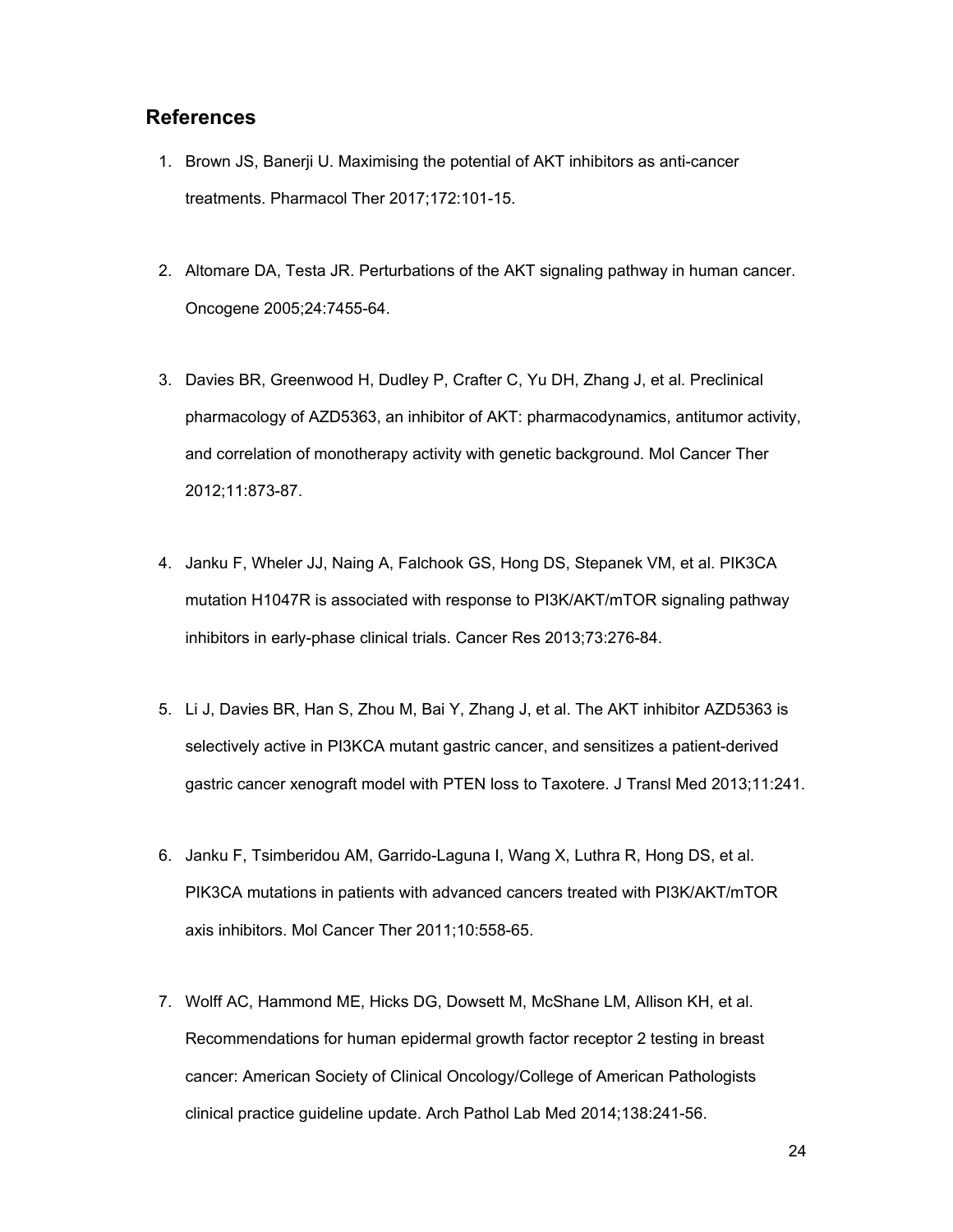- 8. AstraZeneca. Global Policy: Bioethics. 2015. Available at: https://www.astrazeneca.com/sustainability/responsible-research.html.
- 9. Tamura K, Hashimoto J, Tanabe Y, Kodaira M, Yonemori K, Seto T, et al. Safety and tolerability of AZD5363 in Japanese patients with advanced solid tumors. Cancer Chemother Pharmacol 2016;77:787-95.
- 10. Elvin P, Palmer A, Womack C, Tall M, Swales KE, Garrett MD, et al. Pharmacodynamic activity of the AKT inhibitor AZD5363 in patients with advanced solid tumors. J Clin Oncol 2014;32(15S):abst 2541.
- 11. Yates JW, Dudley P, Cheng J, D'Cruz C, Davies BR. Validation of a predictive modeling approach to demonstrate the relative efficacy of three different schedules of the AKT inhibitor AZD5363. Cancer Chemother Pharmacol 2015;76:343-56.
- 12. Tolcher AW, Khan K, Ong M, Banerji U, Papadimitrakopoulou V, Gandara DR, et al. Antitumor activity in RAS-driven tumors by blocking AKT and MEK. Clin Cancer Res 2015;21:739-48.
- 13. Yan Y, Serra V, Prudkin L, Scaltriti M, Murli S, Rodriguez O, et al. Evaluation and clinical analyses of downstream targets of the Akt inhibitor GDC-0068. Clin Cancer Res 2013;19:6976-86.
- 14. Yan Y, Wagle M-C, Punnoose E, Musib L, Budha N, Nannini KL, et al. A first-in-human trial of GDC-0068: a novel, oral, ATP-competitive Akt inhibitor, demonstrates robust suppression of teh Akt pathway in surrogate and tumour tissues. Mol Cancer Ther 2011;10(11 Suppl):abst B154.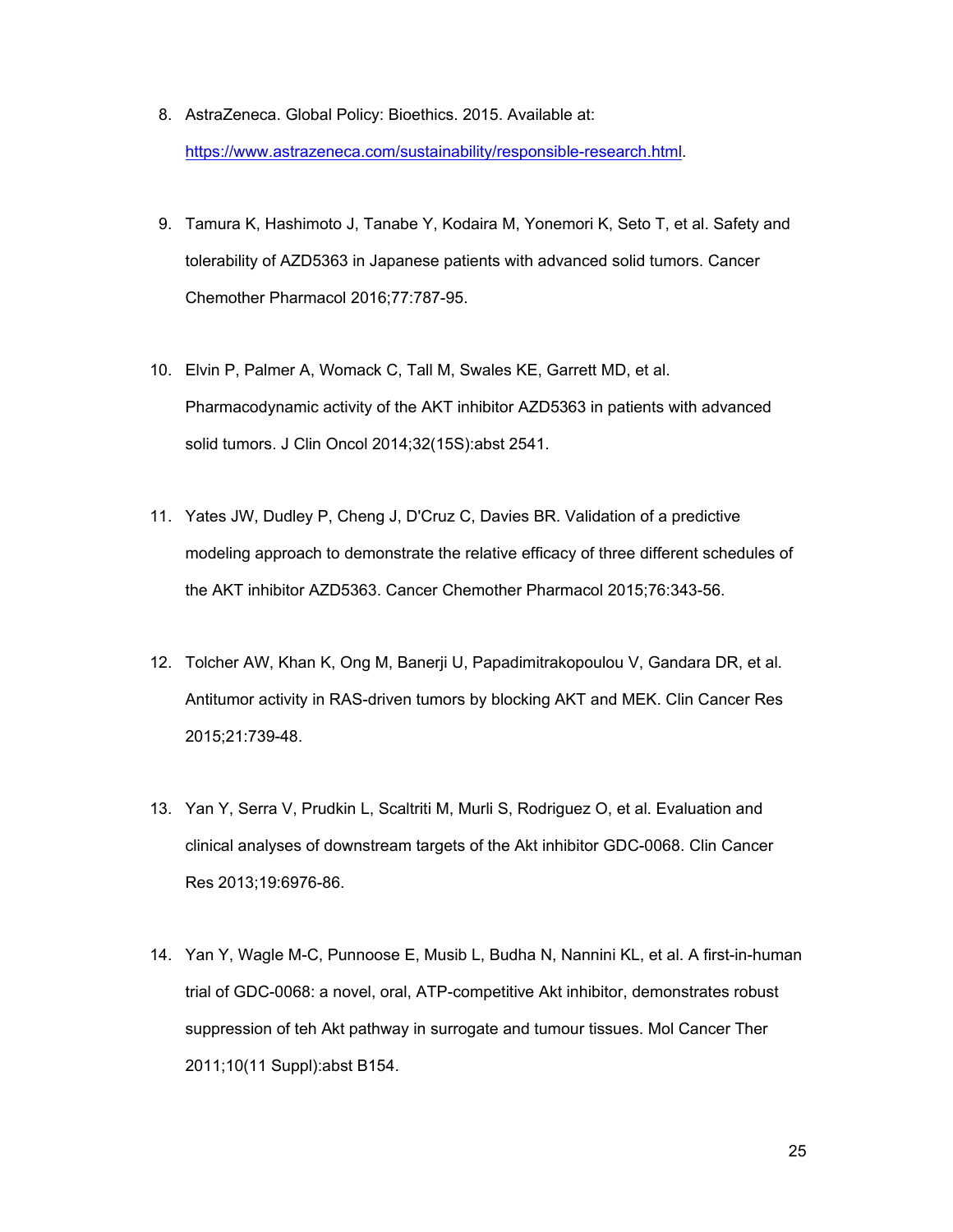- 15. Burris HA, Siu LL, Infante JR, Wheler JJ, Kurkjian.C., Opalinska J, et al. Safety, pharmacokinetics (PK), pharmacodynamics (PD), and clinical activity of the oral AKT inhibitor GSK2141795 (GSK795) in a phase 1 first-in-human study. J Clin Oncol 2011;29(suppl):abst 3003.
- 16. Saura C, Roda D, Rosello S, Oliveira M, Macarulla T, Perez-Fidalgo JA, et al. A Firstin-Human Phase I Study of the ATP-Competitive AKT Inhibitor Ipatasertib Demonstrates Robust and Safe Targeting of AKT in Patients with Solid Tumors. Cancer Discov 2017;7:102-13.
- 17. Hage HR, Bourron O, Hajduch E. Defect of insulin signal in peripheral tissues: Important role of ceramide. World J Diabetes 2014;5:244-57.
- 18. Banerji U, Workman P. Critical parameters in targeted drug development: the pharmacological audit trail. Semin Oncol 2016;43:436-45.
- 19. Dupont JJ, Laenkholm AV, Knoop A, Ewertz M, Bandaru R, Liu W, et al. PIK3CA mutations may be discordant between primary and corresponding metastatic disease in breast cancer. Clin Cancer Res 2011;17:667-77.
- 20. Higgins MJ, Jelovac D, Barnathan E, Blair B, Slater S, Powers P, et al. Detection of tumor PIK3CA status in metastatic breast cancer using peripheral blood. Clin Cancer Res 2012;18:3462-9.
- 21. Yap TA, Bjerke L, Clarke PA, Workman P. Drugging PI3K in cancer: refining targets and therapeutic strategies. Curr Opin Pharmacol 2015;23:98-107.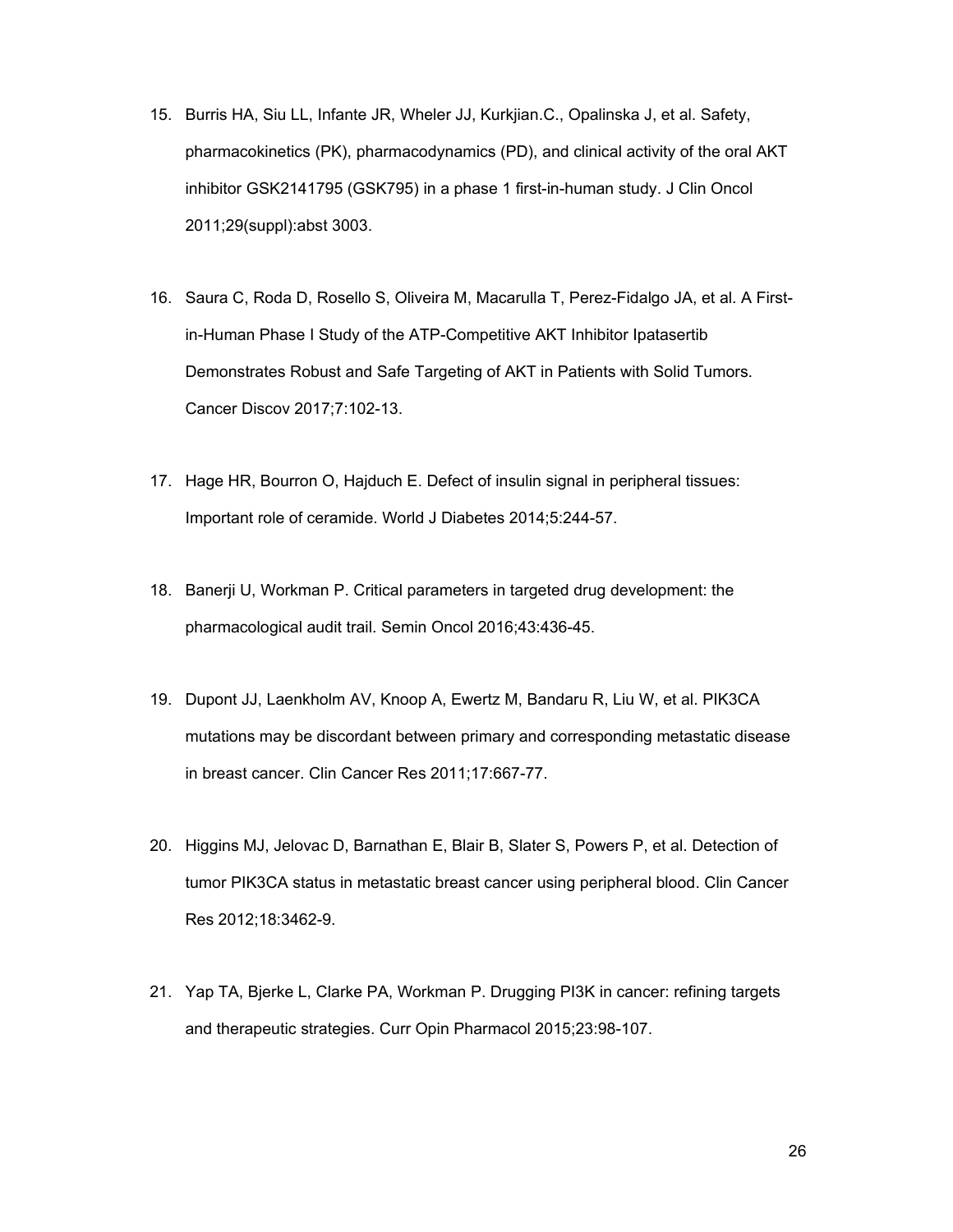- 22. Leighl NB, Dent S, Clemons M, Vandenberg TA, Tozer R, Warr DG, et al. A Phase 2 study of perifosine in advanced or metastatic breast cancer. Breast Cancer Res Treat 2008;108:87-92.
- 23. National Cancer Institute. Akt inhibitor MK2206 in treating patients with advanced breast cancer. 2016. Available at: https://clinicaltrials.gov/ct2/show/results/NCT01277757?sect=X70156&term=nct01277 757&rank=1#outcome1.
- 24. Konstantinopoulos P, Makker V, BArry WT, Liu J, Horowitz NS, Birrer NJ, et al. Phase II, single stage, cohort expansion study of MK-2206 in recurrent endometrial serous cancer. J Clin Oncol 2014;32(5s):abst 5515.
- 25. Hyman DM, Smyth LM, Donoghue MTA, Westin SN, Bedard PL, Dean EJ, et al. AKT inhibition in solid tumors with AKT1 mutations. J Clin Oncol 2017;doi: JCO.2017.73.0143:[Epub ahead of print].
- 26. Al-Lazikani B, Banerji U, Workman P. Combinatorial drug therapy for cancer in the post-genomic era. Nat Biotechnol 2012;30:679-92.
- 27. Baselga J, Campone M, Piccart M, Burris HA, III, Rugo HS, Sahmoud T, et al. Everolimus in postmenopausal hormone-receptor-positive advanced breast cancer. N Engl J Med 2012;366:520-9.
- 28. Ellard SL, Clemons M, Gelmon KA, Norris B, Kennecke H, Chia S, et al. Randomized phase II study comparing two schedules of everolimus in patients with recurrent/metastatic breast cancer: NCIC Clinical Trials Group IND.163. J Clin Oncol 2009;27:4536-41.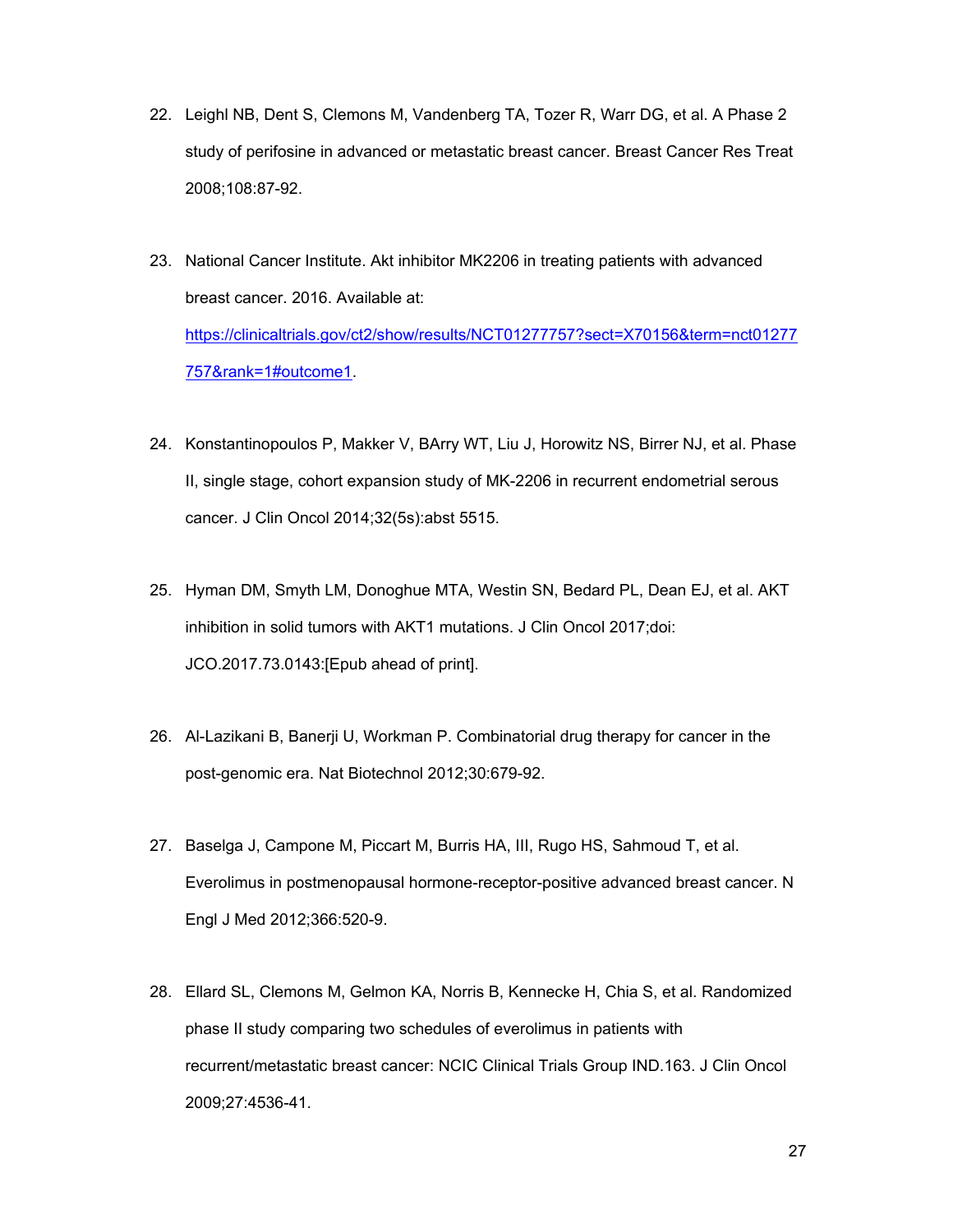29. Lopez JS, Banerji U. Combine and conquer: challenges for targeted therapy combinations in early phase trials. Nat Rev Clin Oncol 2016;14:57-66.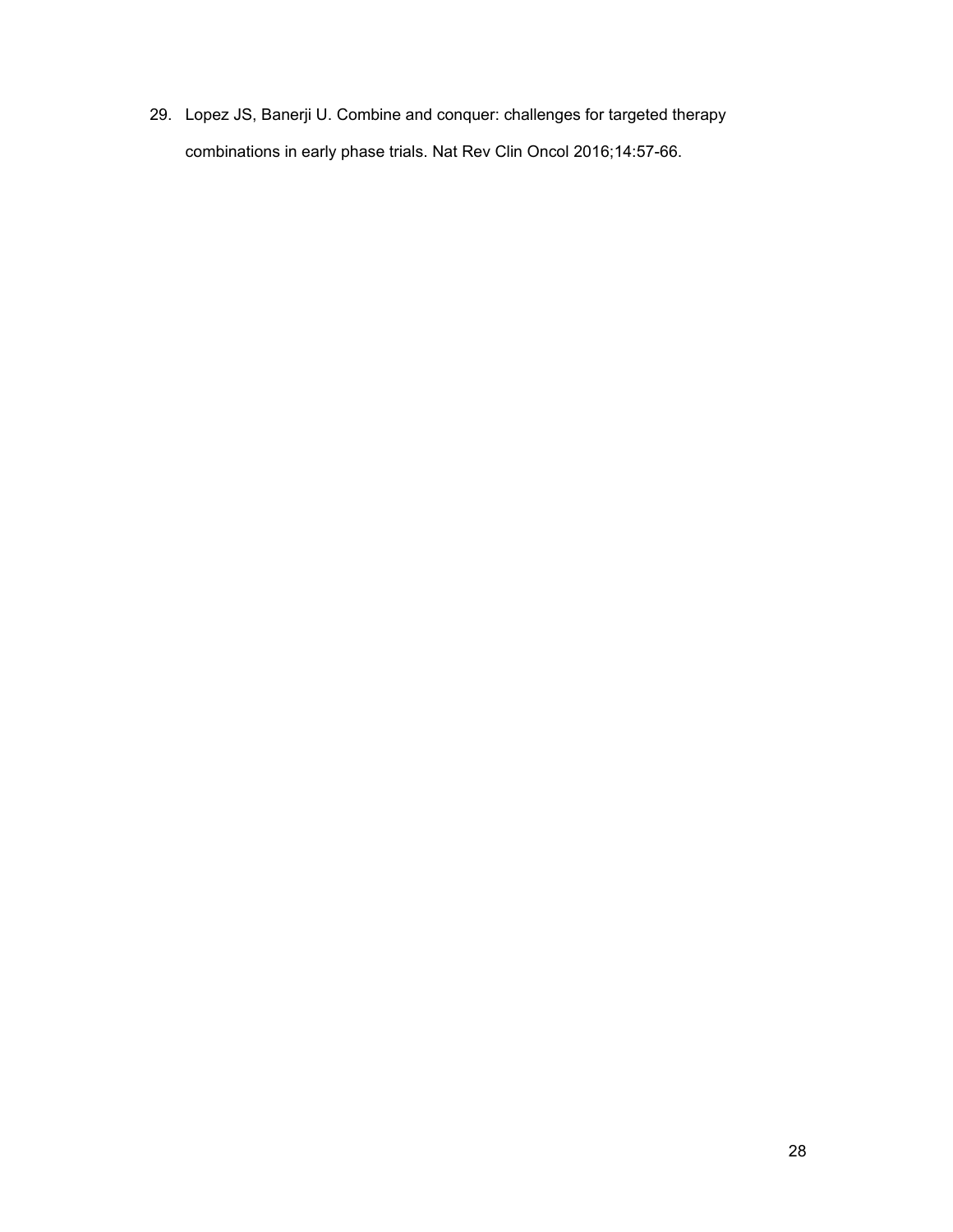### **Tables**

**Table 1. Patient demographics and baseline clinical characteristics in Parts A, B, and C** 

|                                  | <b>Patients in Parts A and B</b> | <b>Patients in Part C</b> |
|----------------------------------|----------------------------------|---------------------------|
|                                  | $(n=90)$                         | $(n=59)$                  |
| Mean age (SD), years             | 55.4(10.8)                       | 56.7(12.7)                |
| Male:female, n                   | 51:39                            | 2:57                      |
| Primary tumor location, n (%)    |                                  |                           |
| Rectal/colorectal                | 26 (29)                          | <b>NA</b>                 |
| Pleura                           | 7(8)                             | <b>NA</b>                 |
| Lung                             | 6(7)                             | <b>NA</b>                 |
| Cervix                           | 5(6)                             | 9(15)                     |
| Colon                            | 5(6)                             | <b>NA</b>                 |
| Ovary                            | 4(4)                             | 6(10)                     |
| <b>Breast</b>                    | 4(4)                             | 31(53)                    |
| <b>Uterus</b>                    | $\pmb{0}$                        | 10(17)                    |
| Other <sup>a</sup>               | 33(37)                           | 3(5)                      |
| WHO performance status, n (%)    |                                  |                           |
| $\pmb{0}$                        | 38 (42)                          | 30(51)                    |
| 1                                | 52 (58)                          | 29 (43)                   |
| Prior anticancer regimens, n (%) |                                  |                           |
| 0 regimens                       | $\mathbf 0$                      | 1(2)                      |
| 1 regimen                        | 12 (13)                          | 6(10)                     |
| 2 regimens                       | 27 (30)                          | 11 (19)                   |
| $\geq$ 3 regimens                | 51 (57)                          | 41 (70)                   |
| Mean number of regimens (SD)     | 3.3(2)                           | 5.0(3)                    |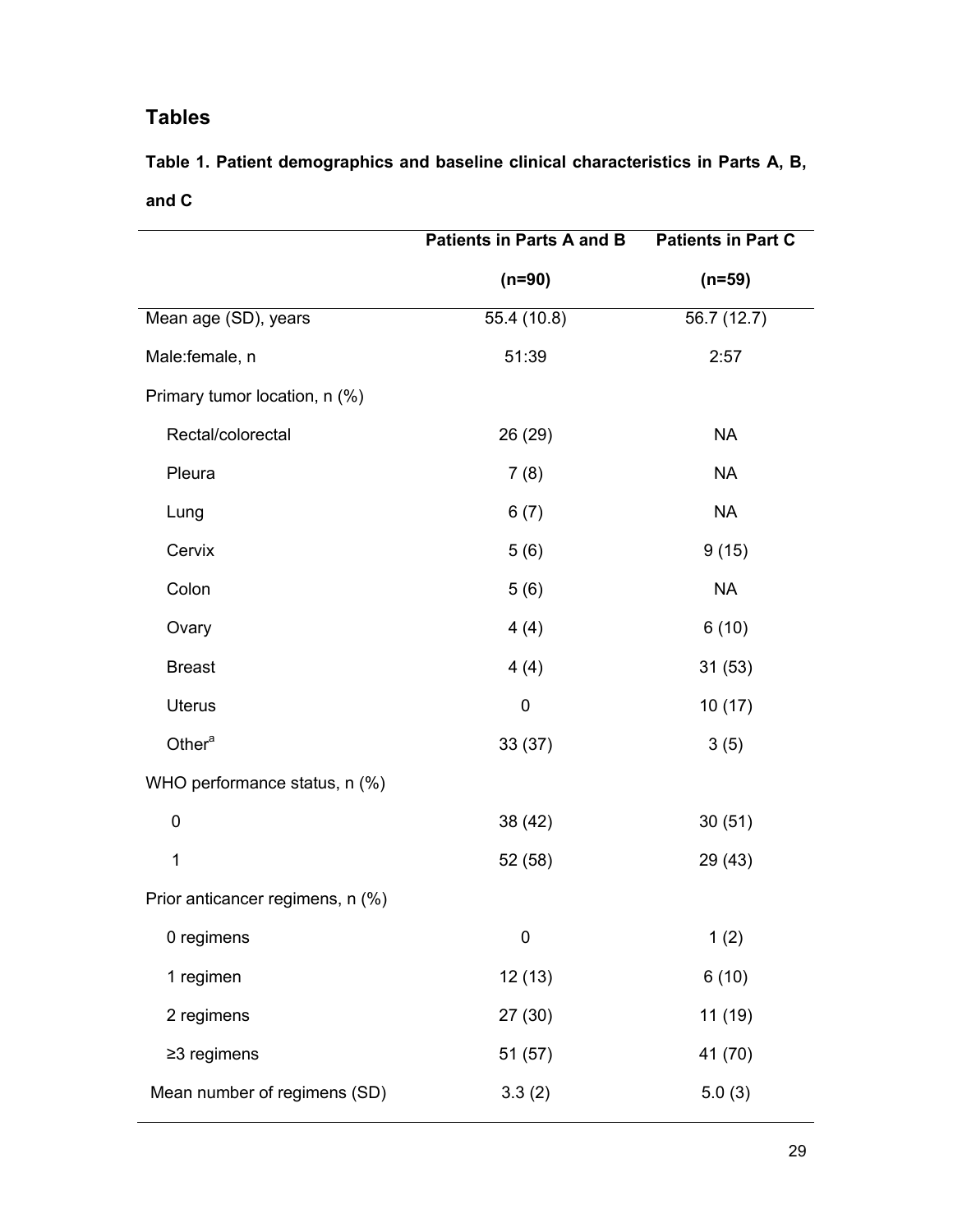<sup>a</sup>Other includes cancers that occurred in one or two patients. NA, not available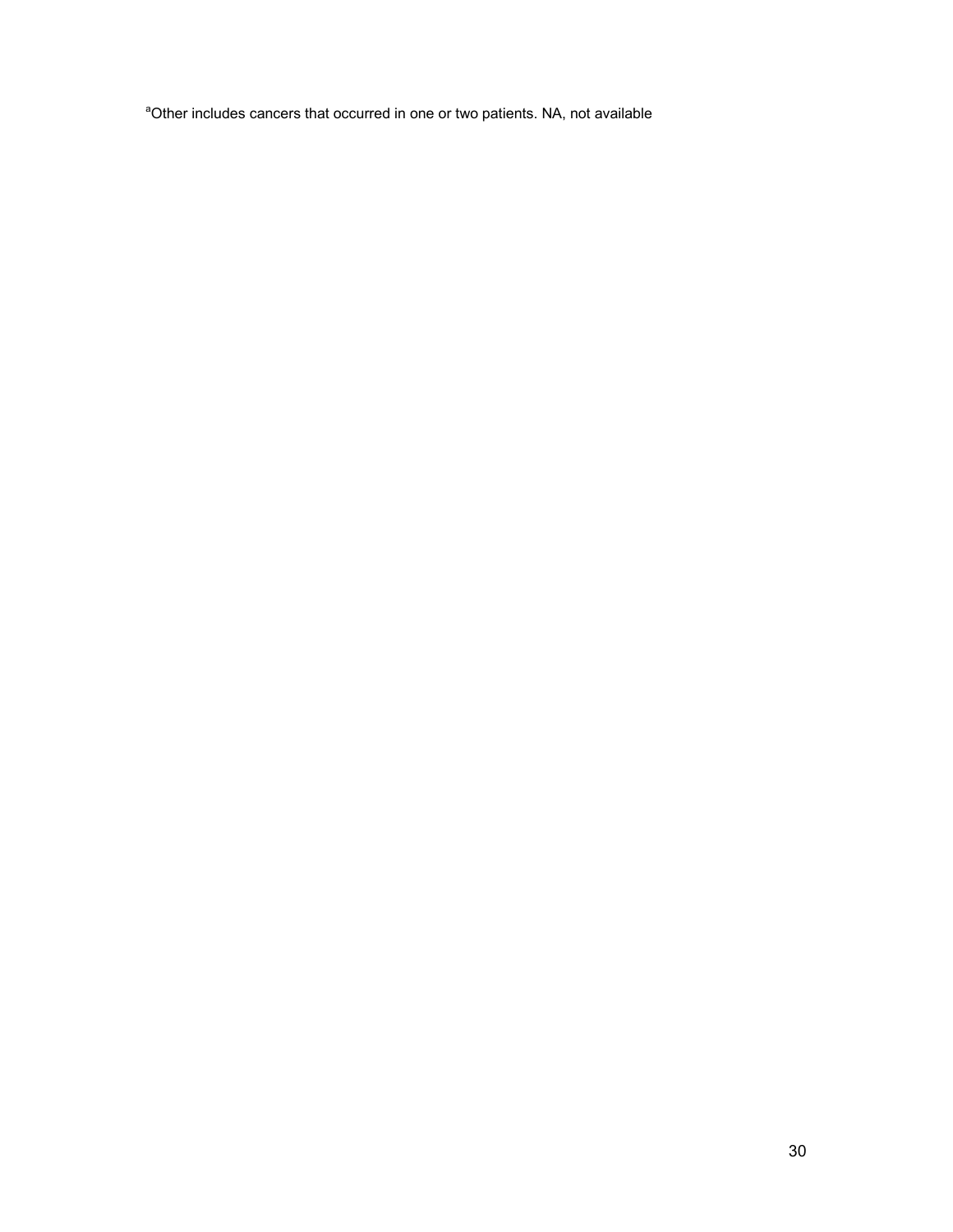|               |                                                                        |                 | Part C<br>Parts A and B |                |                           |                |                |                           |                |                         |                  |              |          |
|---------------|------------------------------------------------------------------------|-----------------|-------------------------|----------------|---------------------------|----------------|----------------|---------------------------|----------------|-------------------------|------------------|--------------|----------|
|               | <b>Schedule 1 (continuous)</b><br>Schedule 2 (4/7)<br>Schedule 2 (2/7) |                 |                         |                |                           |                |                |                           |                |                         |                  |              |          |
| <b>Number</b> | 80 mg                                                                  | 160 mg          | 240 mg                  | 320 mg         | 400 mg                    | 480 mg         | 600 mg         | 480 mg                    | 640 mg         | 640 mg                  | 800 mg           |              | 480 mg   |
| $(\%)$ of     | bid                                                                    | bid             | bid                     | bid            | bid                       | bid            | bid            | bid                       | bid            | bid                     | bid              | <b>Total</b> | bid; 4/7 |
| patients      | $(n=5)$                                                                | $(n=5)$         | $(n=6)$                 | $(n=12)$       | $(n=11)$                  | $(n=6)$        | $(n=2)$        | $(n=11)$                  | $(n=10)$       | $(n=8)$                 | $(n=14)$         | $(N=90)$     | $(n=59)$ |
| Patients with | $\overline{5}$                                                         | $5\phantom{.0}$ | $\,6\,$                 | 12             | 11                        | $\,6\,$        | $\overline{2}$ | 11                        | 10             | 8                       | 14               | 90           | 59       |
| any AE        | (100)                                                                  | (100)           | (100)                   | (100)          | (100)                     | (100)          | (100)          | (100)                     | (100)          | (100)                   | (100)            | (100)        | (100)    |
| Diarrhea      | $\mathbf{1}$                                                           | $\mathbf{1}$    | $\overline{4}$          | 11             | 11                        | 6              | $\overline{c}$ | $\boldsymbol{9}$          | 9              | $\overline{\mathbf{4}}$ | 12               | 70           | 47       |
|               | (20)                                                                   | (20)            | (67)                    | (92)           | (100)                     | (100)          | (100)          | (82)                      | (90)           | (50)                    | (86)             | (78)         | (80)     |
| Nausea        | 0                                                                      | $\overline{2}$  | $\mathbf{1}$            | $\bf 8$        | $\overline{4}$            | $\mathbf 5$    | $\overline{c}$ | $\overline{5}$            | $\overline{7}$ | $\mathbf{3}$            | $\overline{7}$   | 44           | 33       |
|               | (0)                                                                    | (40)            | (17)                    | (67)           | (36)                      | (83)           | (100)          | (45)                      | (70)           | (38)                    | (50)             | (49)         | (56)     |
| Vomiting      | $\pmb{0}$                                                              | $\mathbf{1}$    | $\overline{c}$          | 5              | $\overline{4}$            | 3              | $\mathbf{1}$   | $\mathbf 5$               | 5              | 3                       | 6                | 35           | 26       |
|               | (0)                                                                    | (20)            | (33)                    | (42)           | (36)                      | (50)           | (50)           | (45)                      | (50)           | (38)                    | (43)             | (39)         | (44)     |
| Fatigue       | $\mathbf{1}$                                                           | $\overline{2}$  | $\overline{c}$          | 5              | $\ensuremath{\mathsf{3}}$ | $\overline{c}$ | $\overline{c}$ | $\ensuremath{\mathsf{3}}$ | $\overline{c}$ | 4                       | $\boldsymbol{7}$ | 33           | 24       |
|               | (20)                                                                   | (40)            | (33)                    | (42)           | (27)                      | (33)           | (100)          | (27)                      | (20)           | (50)                    | (50)             | (37)         | (41)     |
| Decreased     | $\mathbf{1}$                                                           | 0               | $\mathbf{1}$            | $\overline{c}$ | $\overline{5}$            | 3              | 0              | $\ensuremath{\mathsf{3}}$ | 5              | $\mathbf{1}$            | 5                | 26           | 25       |
| appetite      | (20)                                                                   | (0)             | (17)                    | (17)           | (45)                      | (50)           | (0)            | (27)                      | (50)           | (13)                    | (36)             | (29)         | (42)     |

### **Table 2. Adverse events with frequency ≥15% irrespective of causality for Parts A and B in total or Part C in total**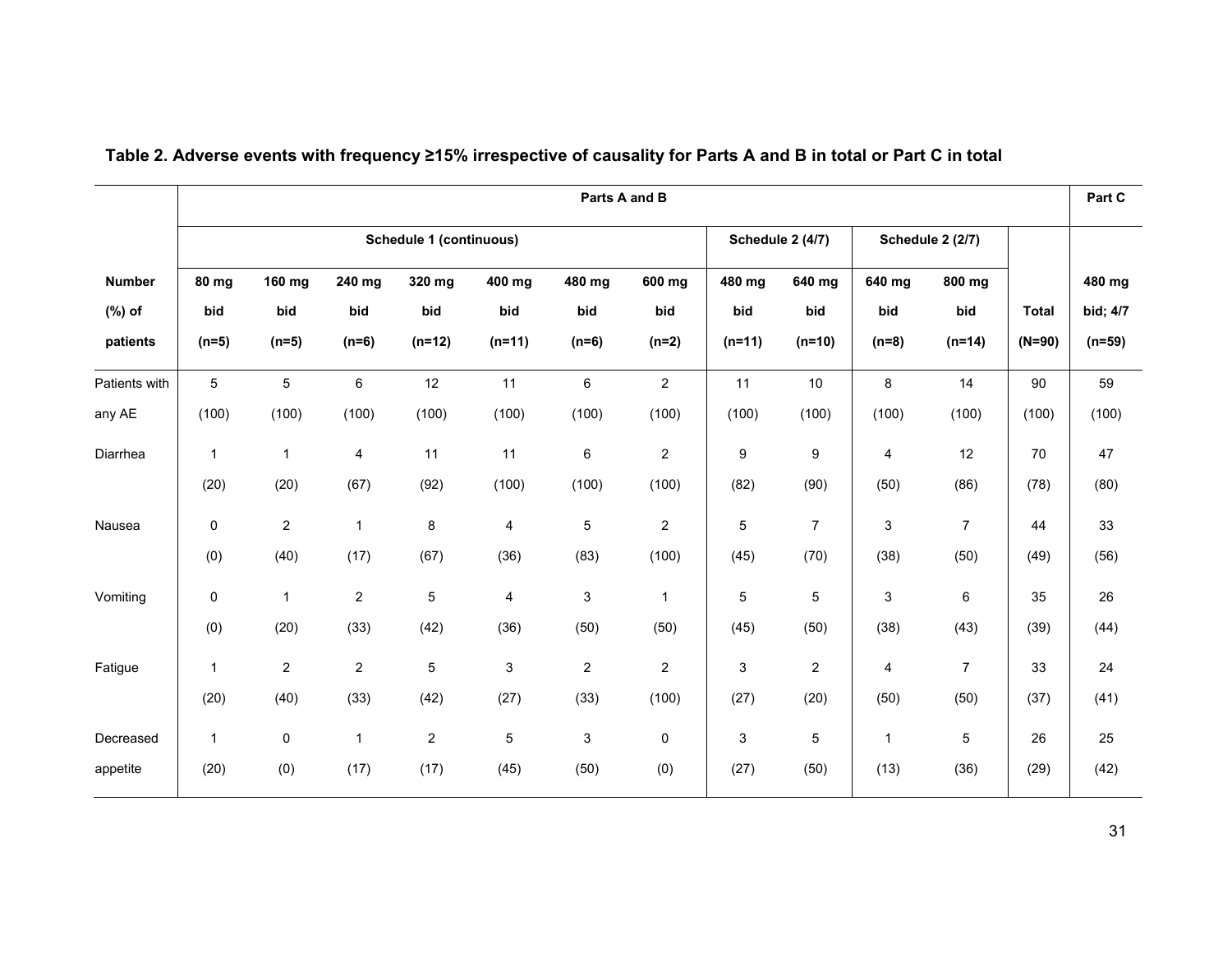| Hyper-     | $\overline{c}$ | $\mathbf{1}$   | $\pmb{0}$        | $\pmb{0}$      | $\overline{\mathbf{4}}$   | $\mathfrak{S}$            | $\mathbf{1}$     | $\pmb{4}$        | $\overline{\mathbf{4}}$   | $\overline{c}$ | $\sqrt{5}$     | 26             | 24   |
|------------|----------------|----------------|------------------|----------------|---------------------------|---------------------------|------------------|------------------|---------------------------|----------------|----------------|----------------|------|
| glycemia   | (40)           | (20)           | (0)              | (0)            | (36)                      | (50)                      | (50)             | (36)             | (40)                      | (25)           | (36)           | (29)           | (41) |
| Maculo-    | $\mathbf{1}$   | $\overline{a}$ | $\mathbf{1}$     | 3              | $\ensuremath{\mathsf{3}}$ | $\mathbf{3}$              | $\overline{c}$   | 3                | $\mathbf{1}$              | $\mathbf{1}$   | 4              | 24             | 15   |
| papular    | (20)           | (40)           | (17)             | (25)           | (27)                      | (50)                      | (100)            | (27)             | (10)                      | (13)           | (29)           | (27)           | (25) |
| rash       |                |                |                  |                |                           |                           |                  |                  |                           |                |                |                |      |
| Consti-    | $\mathbf{1}$   | $\mathsf 0$    | $\boldsymbol{2}$ | 4              | 4                         | $\pmb{0}$                 | $\mathsf 0$      | 1                | $\mathbf{1}$              | $\overline{2}$ | $\overline{c}$ | 17             | $10$ |
| pation     | (20)           | (0)            | (33)             | (33)           | (36)                      | (0)                       | (0)              | (9)              | (10)                      | (25)           | (14)           | (19)           | (17) |
| Abdominal  | 0              | 0              | $\mathbf{1}$     | 5              | $\overline{\mathbf{c}}$   | $\overline{c}$            | 0                | $\overline{c}$   | 0                         | 3              | $\pmb{0}$      | 15             | 16   |
| pain       | (0)            | (0)            | (17)             | (42)           | (18)                      | (33)                      | (0)              | (18)             | (0)                       | (38)           | (0)            | (17)           | (27) |
| Pyrexia    | $\mathbf{1}$   | $\mathbf{1}$   | $\mathbf{1}$     | $\overline{c}$ | $\mathbf{1}$              | $\ensuremath{\mathsf{3}}$ | $\boldsymbol{2}$ | $\mathbf{1}$     | $\ensuremath{\mathsf{3}}$ | $\pmb{0}$      | $\pmb{0}$      | 15             | 6    |
|            | (20)           | (20)           | (17)             | (17)           | (9)                       | (50)                      | (100)            | (9)              | (30)                      | (0)            | (0)            | (17)           | (10) |
| Headache   | $\pmb{0}$      | $\mathbf{1}$   | $\mathbf{1}$     | $\overline{c}$ | $\mathbf{1}$              | $\mathbf{1}$              | $\mathsf 0$      | $\boldsymbol{2}$ | $\mathbf{1}$              | $\pmb{0}$      | 0              | 9              | 15   |
|            | (0)            | (20)           | (17)             | (17)           | (9)                       | (17)                      | (0)              | (18)             | (10)                      | (0)            | (0)            | (10)           | (25) |
| Anemia     | $\pmb{0}$      | $\mathbf 0$    | $\mathbf{1}$     | 0              | $\mathbf{1}$              | 0                         | $\pmb{0}$        | $\overline{c}$   | $\mathbf{1}$              | $\overline{c}$ | $\pmb{0}$      | $\overline{7}$ | 12   |
|            | (0)            | (0)            | (17)             | (0)            | (9)                       | (0)                       | (0)              | (18)             | (10)                      | (25)           | (0)            | (8)            | (20) |
| Increased  | $\pmb{0}$      | $\mathbf{1}$   | $\pmb{0}$        | $\mathbf{1}$   | $\ensuremath{\mathsf{3}}$ | $\pmb{0}$                 | $\pmb{0}$        | $\pmb{0}$        | 0                         | $\mathbf{1}$   | 0              | 6              | 10   |
| blood      | (0)            | (20)           | (0)              | (8)            | (27)                      | (0)                       | (0)              | (0)              | (0)                       | (13)           | (0)            | (7)            | (17) |
| creatinine |                |                |                  |                |                           |                           |                  |                  |                           |                |                |                |      |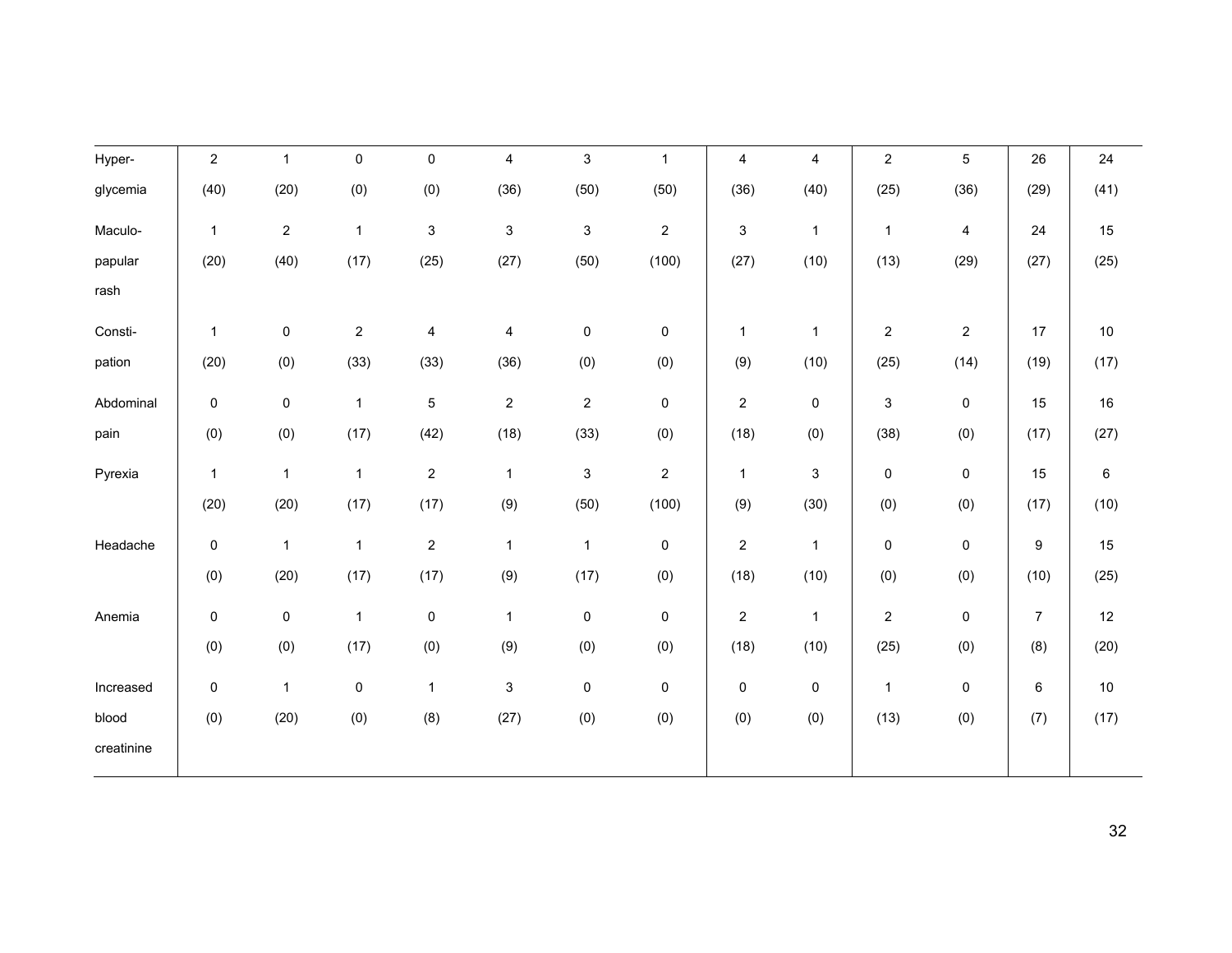| Proteinuria | 0   |     | 0   | 0   |     | 0   | 0   | 0   | 0   | 0   | 0   |     | 13   |
|-------------|-----|-----|-----|-----|-----|-----|-----|-----|-----|-----|-----|-----|------|
|             | (0) | (0) | (0) | (0) | (9) | (0) | (0) | (0) | (0) | (0) | (0) | (1) | (22) |
| Asthenia    | 0   | 0   | 0   | 0   | 0   | 0   | 0   | 0   | 0   | 0   | 0   | 0   | 12   |
|             | (0) | (0) | (0) | (0) | (0) | (0) | (0) | (0) | (0) | (0) | (0) | (0) | (20) |
| Hypomag-    | 0   | 0   | 0   | 0   | 0   | 0   | 0   | 0   | 0   | 0   | 0   | 0   | 9    |
| nesemia     | (0) | (0) | (0) | (0) | (0) | (0) | (0) | (0) | (0) | (0) | (0) | (0) | (15) |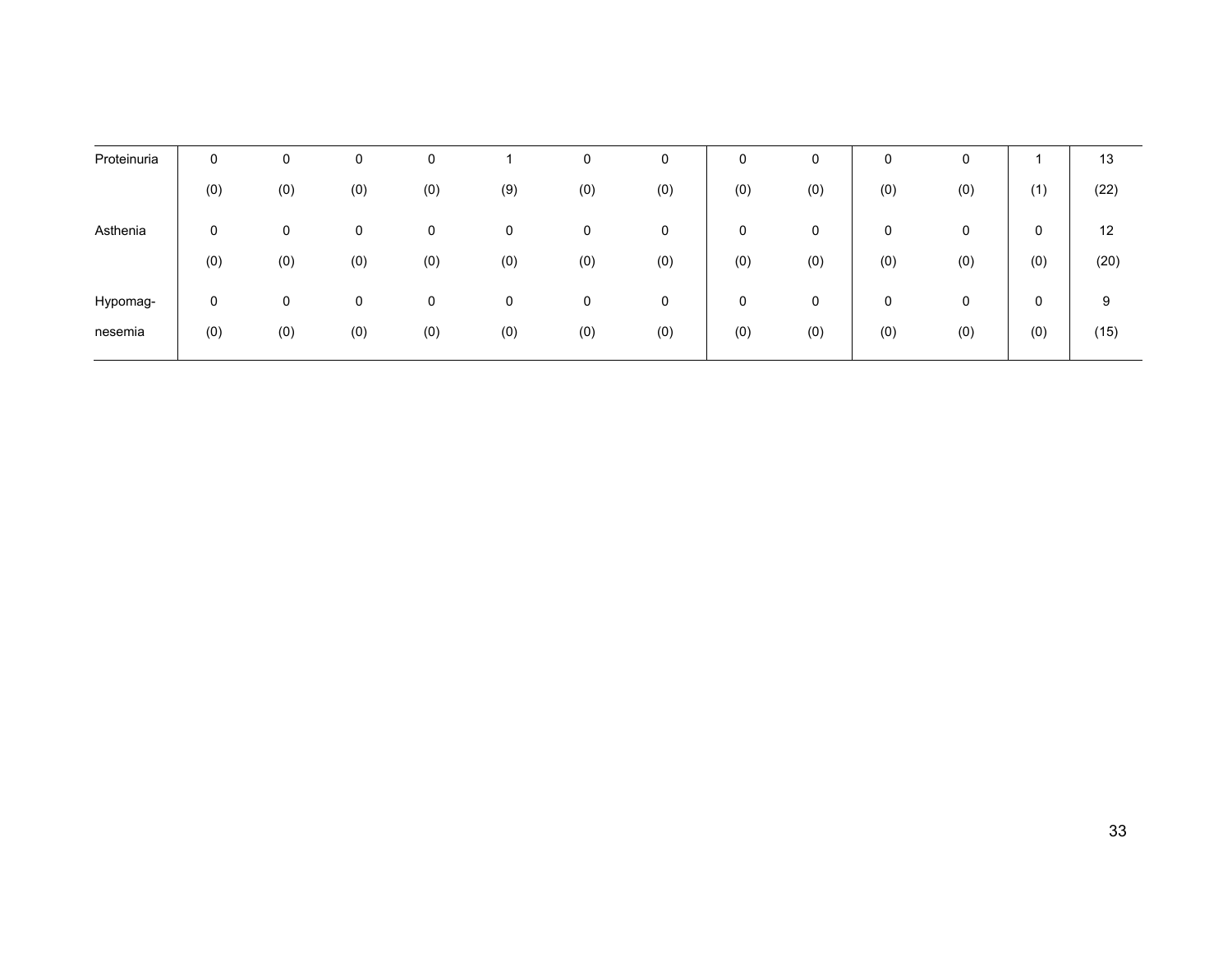#### **Figure legends**

**Figure 1. Multiple-dose PK of AZD5363 (Day 8 of continuous schedule, Day 4 of 4/7, and Day 2 of 2/7 intermittent schedules). A) AUC dosimetry; B) geometric mean (±SD) plasma concentration versus time** 

Int, intermittent; SD, standard deviation

**Figure 2. Assessment of PD markers in PRP and paired tumor biopsies following treatment with AZD5363. A) Percentage change from baseline in pThr246 PRAS40 and pSer9 GSK3く markers in PRP at 4 hours post-dose. B) Temporal change in pPRAS40 and pGSK3β in PRP** 

In A) and B), percentage change in pPRAS40 and  $pGSK3\beta$  in PRP after a single dose of AZD5363 is shown. Data shown are from Parts A and B only (PD population) and where a result is available for one biomarker or the other. A) Data for each biomarker are ranked in order of descending percentage change and ranking is conducted for each biomarker separately. X indicates missing data. B) Percentage change from baseline in PD markers at various time points after 480 mg single dose (includes all dosing schedules). Samples failing quality control or evaluated as of poor quality, as well as one outlier value for pGSK3 $\beta$  at Cycle 0, Day 3, 0 hours post-dose, were excluded. Horizontal line, median; diamond, mean; box, quartile 1 to quartile 3; whiskers extend from the quartiles to the most extreme observation within 1.5xIQR. Outliers (>1.5xIQR) are individually displayed. C, cycle; D, day; IQR, interquartile range

**Figure 3. A) Comprehensive assessment of PD activity of AZD5363 in paired tumor biopsies from 12 patients by immunohistochemistry. B) PoM on tumor paired biopsies for pPRAS40 and pGSK3b as proximal indicators of AZD5363 target engagement and therefore selected as the key PoM markers** 

A) Total H scores for evaluable pairs are shown for each biomarker (average of 3 non-consecutive tissue sections; details in supplementary material). For Foxo3a/Foxo, the percentage of positive nuclei is shown. Asterisks indicate the patient for whom representative staining images are shown. B)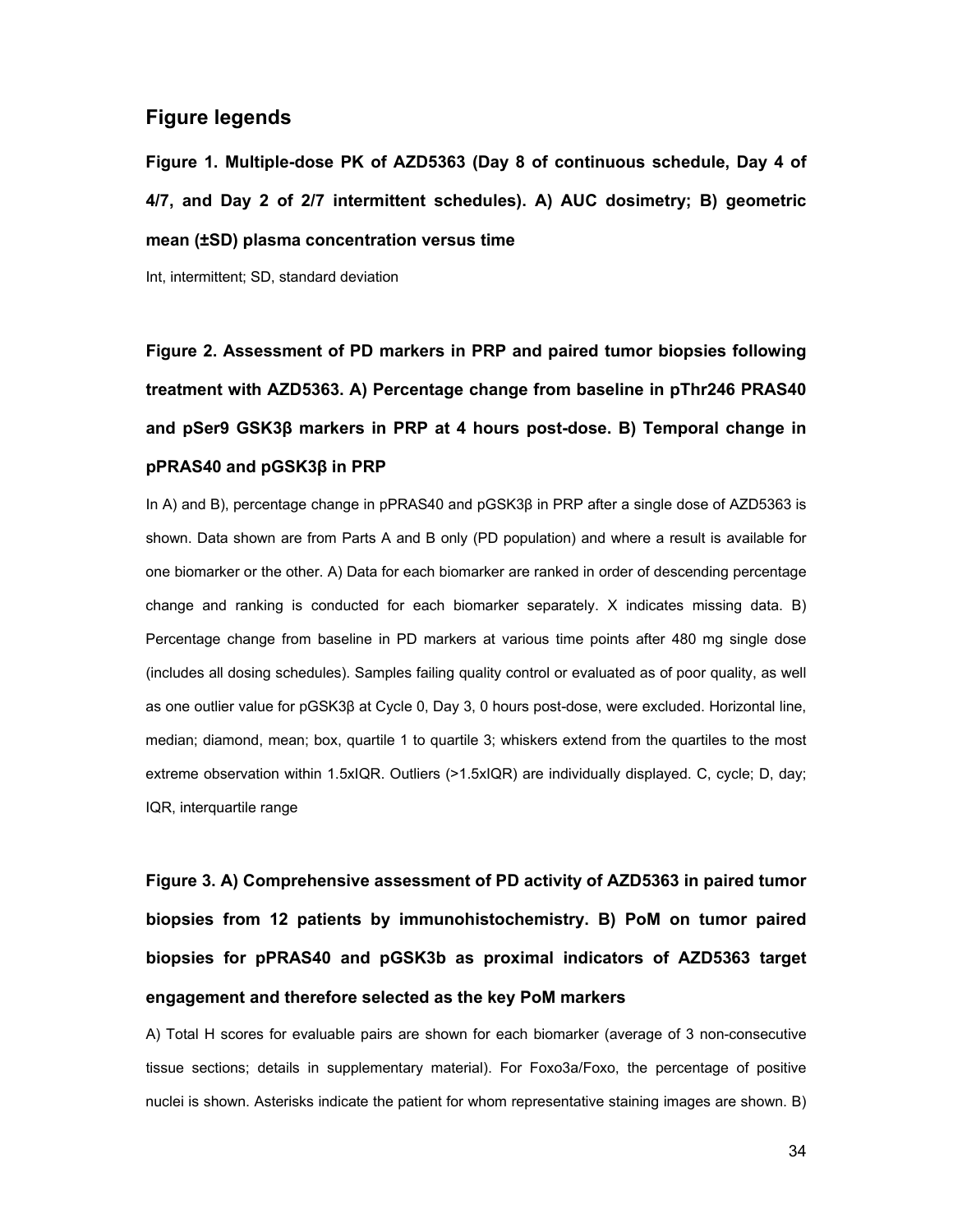The percentage change is based on the average H score for individual biomarkers in baseline and ontreatment biopsies from three non-consecutive tissue sections. Each pair of bars represents data from an individual patient; tumor type is indicated in the table (left). X indicates missing data. \**KRAS*mutant colorectal cancer; †*PIK3CA* E545K mutant cervical cancer (this patient was enrolled in Study 1 Part C). cont, continuous

### **Figure 4. Waterfall plots of best percentage change in target lesion size from baseline in patients from A) Parts A and B and B) Part C, with associated molecular data**

A) Exploratory mutation analysis by Sequenom in patients who provided suitable archival tumor tissue, who had baseline tumor assessment, and for whom best percentage change could be calculated. Mutations of potential interest in relationship to modulation of response to AZD5363 or known oncogenic drivers are shown. The *AKT1* mutation detected in one patient was Q43X. B) Progression-free survival (PFS), *PIK3CA*-mutation status by local testing (tissue), central testing (cobas<sup>®</sup> PCR, tissue and plasma), and PTEN status (immunohistochemistry, tissue) are shown. Only patients with baseline tumor assessment and measurable disease and for whom best percentage change could be calculated are included in the plot. The type of tissue used for central and exploratory assessment is indicated (M=metastatic, P=primary). Additional exploratory data on *PIK3CA* and *ESR1* mutations testing in ctDNA by ddPCR are described in Supplementary Table 4 (including time lapse between tissue biopsy and plasma collection) and in the supplementary material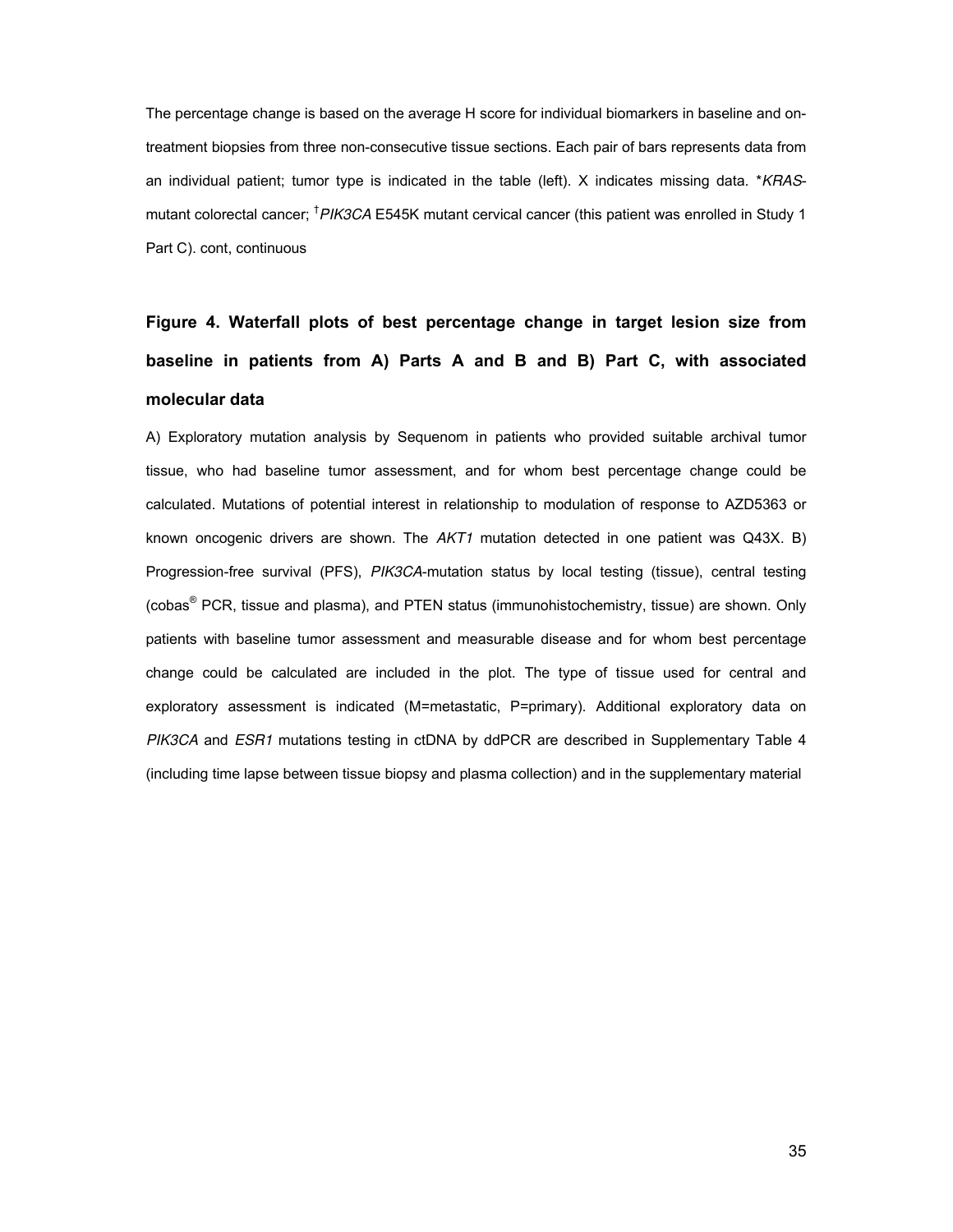



B)

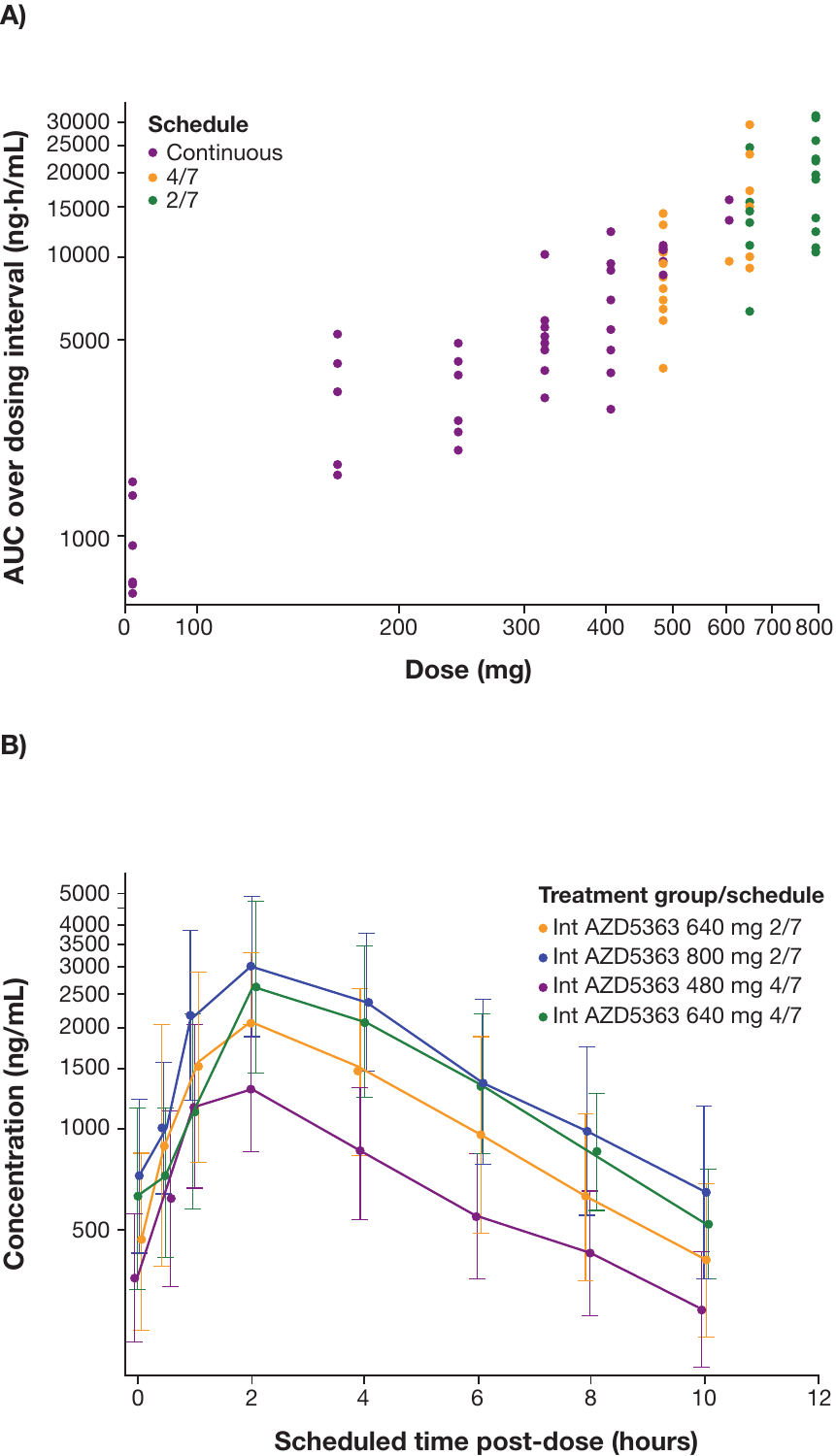

Time post-dose (hours)

A)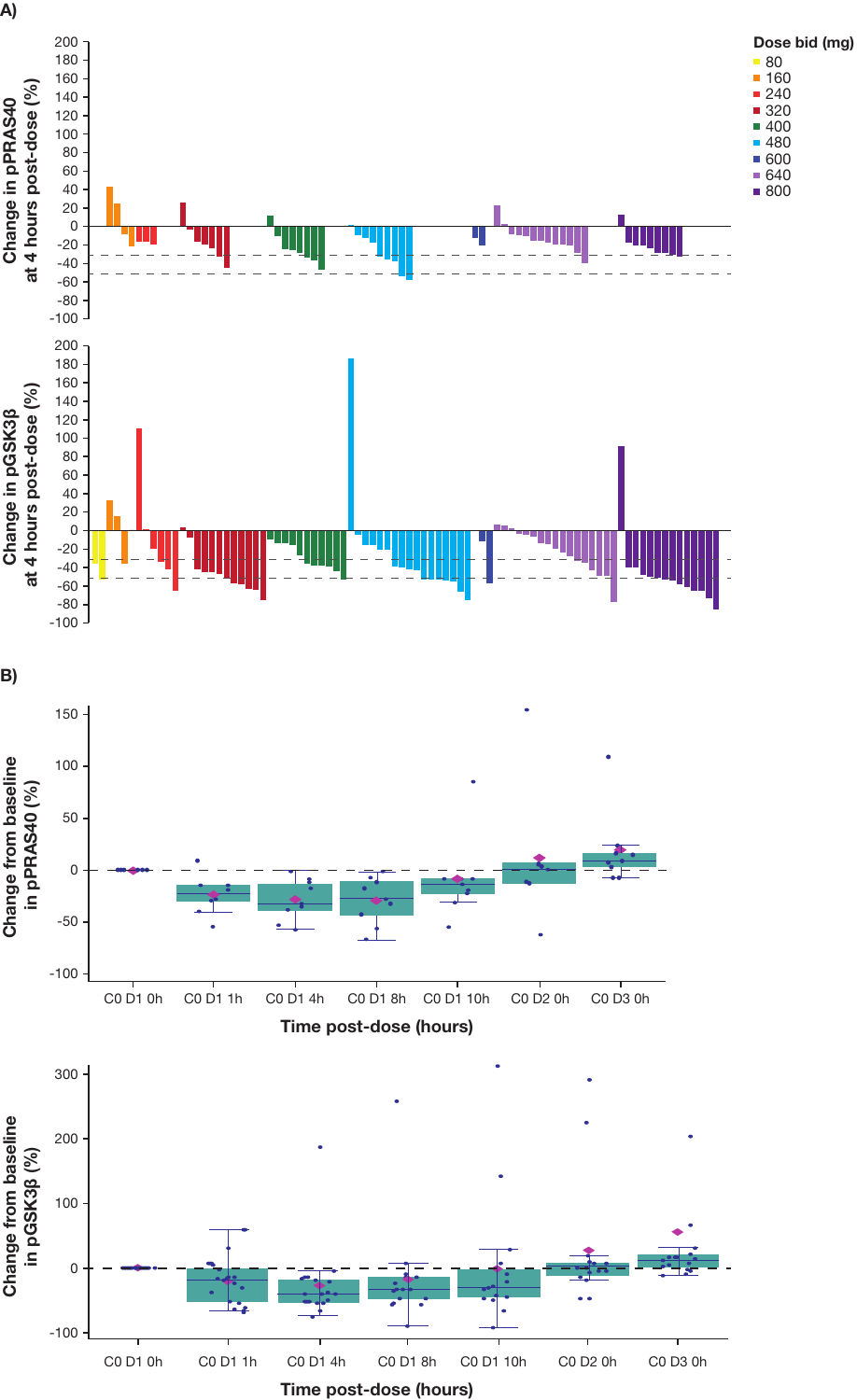A)





#### Tumor type

- 1. Clear-cell renal carcinoma
- 2. Colorectal adenocarcinoma KRASm\*
- 3. Hypopharyngeal cancer
- 4. Breast cancer
- 5. Mesothelioma
- 6. Mesothelioma
- 7. Colorectal adenocarcinoma
- 8. Medullary thyroid cancer
- 9. Liver metastasis from colorectal adenocarcinoma
- 10. Adenosquamous cervical carcinoma PIK3CA mutant†
- 11. Adenocarcinoma, intestinal type
- 12. Melonoma